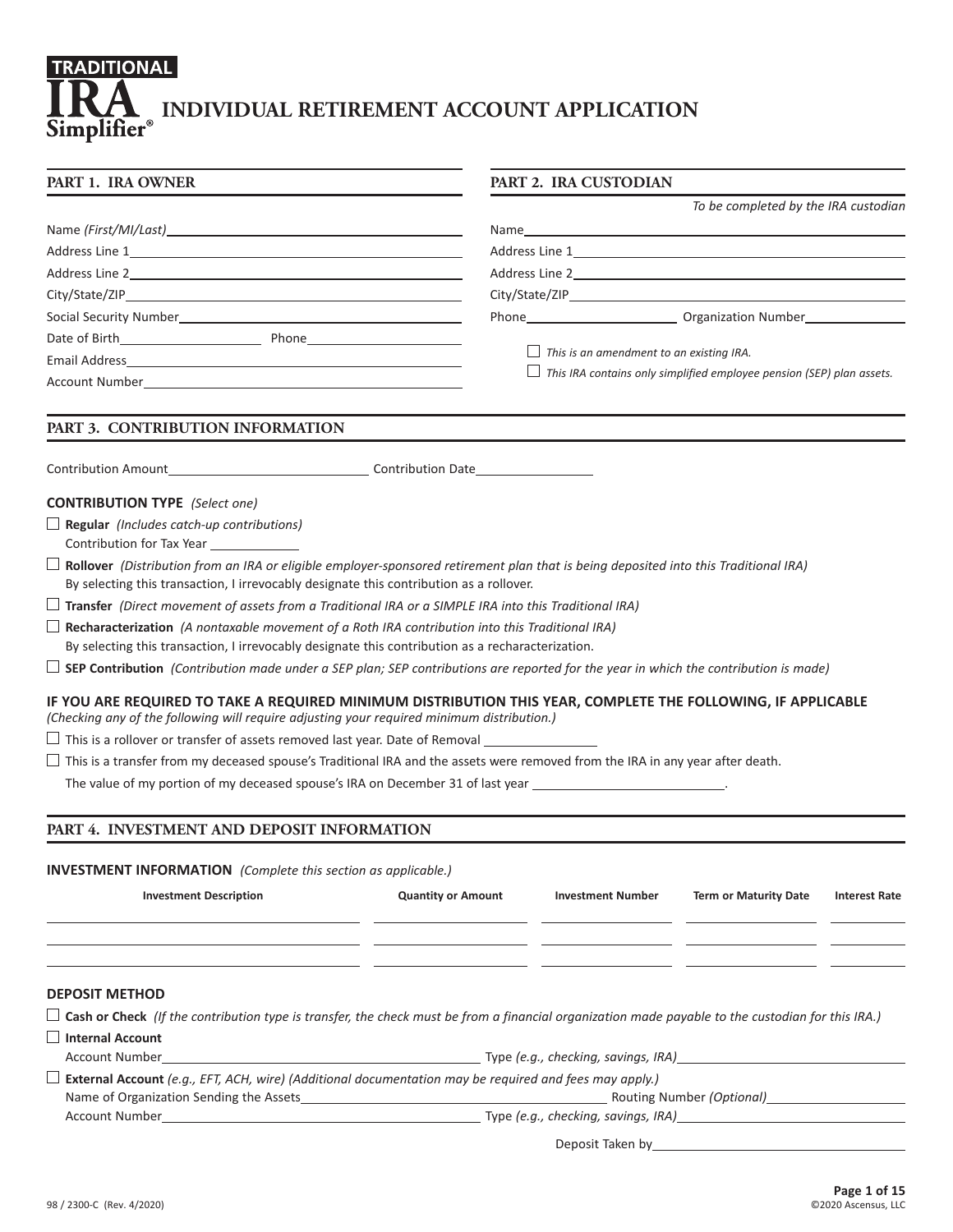#### **PART 5. BENEFICIARY DESIGNATION**

I designate that upon my death, the assets in this account be paid to the beneficiaries named below. The interest of any beneficiary that predeceases me terminates completely, and the percentage share of any remaining beneficiaries will be increased on a pro rata basis. If no beneficiaries are named, my estate will be my beneficiary.

 $\Box$  I elect not to designate beneficiaries at this time and understand that I may designate beneficiaries at a later date.

**PRIMARY BENEFICIARIES** *(The total percentage designated must equal 100%. If more than one beneficiary is designated and no percentages are indicated, the beneficiaries will be deemed to own equal share percentages in the IRA.)*

|                                     |                                    | City/State/ZIP                        |
|-------------------------------------|------------------------------------|---------------------------------------|
|                                     | Date of Birth ___________________  | Relationship ________________________ |
|                                     |                                    | Tax ID (SSN/TIN) Percent Designated   |
|                                     |                                    |                                       |
|                                     |                                    |                                       |
|                                     |                                    |                                       |
|                                     | Date of Birth <b>Exercise 2018</b> |                                       |
| Tax ID (SSN/TIN) Percent Designated |                                    |                                       |

**CONTINGENT BENEFICIARIES** *(The total percentage designated must equal 100%. If more than one beneficiary is designated and no percentages are indicated, the beneficiaries will be deemed to own equal share percentages in the IRA. The balance in the account will be payable to these beneficiaries if all primary beneficiaries have predeceased the IRA owner.)*

| FT 2008 CONTROLLER DES CHARGES AND DES CONTROLLER DES CHARGES AND DES CHARGES AND DESCRIPTION OF A CHARGES AND |  |
|----------------------------------------------------------------------------------------------------------------|--|

*Check here if additional beneficiaries are listed on an attached addendum.* Total number of addendums attached to this IRA

#### **PART 6. SPOUSAL CONSENT**

*Spousal consent should be considered if either the trust or the residence of the IRA owner is located in a community or marital property state.*

#### **CURRENT MARITAL STATUS**

- **I Am Not Married –** I understand that if I become married in the future, I should review the requirements for spousal consent.
- **I Am Married –** I understand that if I choose to designate a primary beneficiary other than or in addition to my spouse, my spouse should sign below.

#### **CONSENT OF SPOUSE**

I am the spouse of the above-named IRA owner. I acknowledge that I have received a fair and reasonable disclosure of my spouse's property and financial obligations. Because of the important tax consequences of giving up my interest in this IRA, I have been advised to see a tax professional.

I hereby relinquish any interest that I may have in this IRA and consent to the beneficiary designation indicated above. I assume full responsibility for any adverse consequences that may result.

| Χ                   |        |
|---------------------|--------|
| Signature of Spouse | Date / |

Signature of Spouse Date *(mm/dd/yyyy)*

| v<br>л               |                   |
|----------------------|-------------------|
| Signature of Witness | Date (mm/dd/yyyy) |

#### **PART 7. SIGNATURES**

#### *Important: Please read before signing.*

I understand the eligibility requirements for the type of IRA contribution I am making, and I state that I do qualify to make the contribution. I have received a copy of the IRA Application, the 5305-A Custodial Account Agreement, the Financial Disclosure, and the Disclosure Statement. I understand that the terms and conditions that apply to this IRA are contained in this Application and the Custodial Account Agreement. I agree to be bound by those terms and conditions. Within seven days from the date I open this IRA I may revoke it without penalty by mailing or delivering a written notice to the custodian.

I assume complete responsibility for

- determining that I am eligible for an IRA each year I make a contribution,
- ensuring that all contributions I make are within the limits set forth by the tax laws, and
- the tax consequences of any contributions (including rollover contributions) and distributions.

# **X**<br>Signature of IRA Owner Date *(mm/dd/yyyy)* **X** Signature of Witness **Date** *(mm/dd/yyyy)*

**Signature of Custodian** 

Date *(mm/dd/yyyy)* 

**Page 2 of 15** ©2020 Ascensus, LLC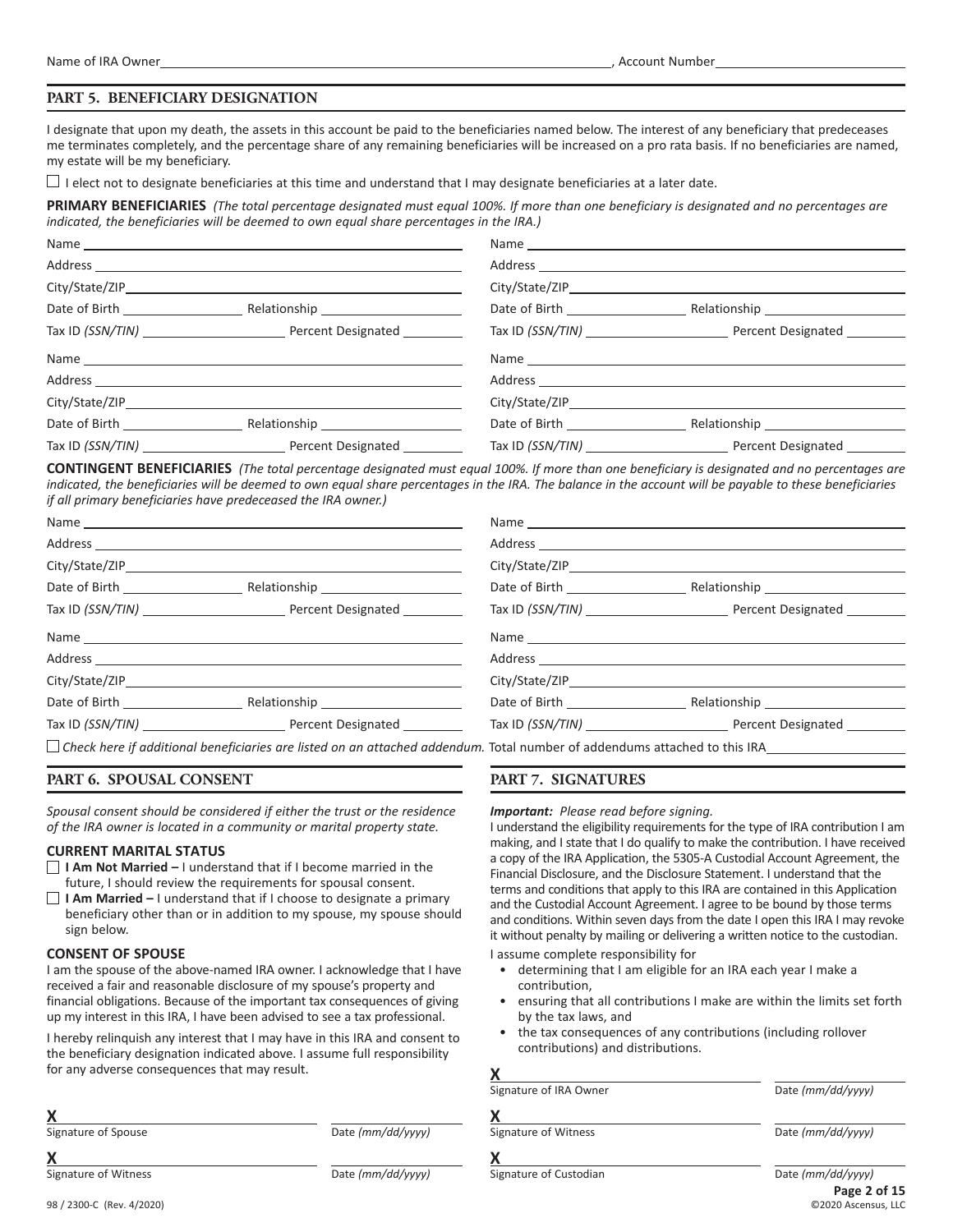# **INDIVIDUAL RETIREMENT CUSTODIAL ACCOUNT AGREEMENT**

Form 5305-A under section 408(a) of the Internal Revenue Code. The Internal Revenue Code. Form (Rev. April 2017)

The depositor named on the application is establishing a Traditional individual retirement account under section 408(a) to provide for his or her retirement and for the support of his or her beneficiaries after death.

The custodian named on the application has given the depositor the disclosure statement required by Regulations section 1.408-6.

The depositor has assigned the custodial account the sum indicated on the application.

The depositor and the custodian make the following agreement:

#### **ARTICLE I**

Except in the case of a rollover contribution described in section 402(c), 403(a)(4), 403(b)(8), 408(d)(3), or 457(e)(16), an employer contribution to a simplified employee pension plan as described in section 408(k) or a recharacterized contribution described in section 408A(d)(6), the custodian will accept only cash contributions up to \$5,500 per year for tax years 2013 through 2017. For individuals who have reached the age of 50 by the end of the year, the contribution limit is increased to \$6,500 per year for tax years 2013 through 2017. For years after 2017, these limits will be increased to reflect a cost-of-living adjustment, if any.

### **ARTICLE II**

The depositor's interest in the balance in the custodial account is nonforfeitable.

#### **ARTICLE III**

- 1. No part of the custodial account funds may be invested in life insurance contracts, nor may the assets of the custodial account be commingled with other property except in a common trust fund or common investment fund (within the meaning of section 408(a)(5)).
- 2. No part of the custodial account funds may be invested in collectibles (within the meaning of section 408(m)) except as otherwise permitted by section 408(m)(3), which provides an exception for certain gold, silver, and platinum coins, coins issued under the laws of any state, and certain bullion.

### **ARTICLE IV**

- 1. Notwithstanding any provision of this agreement to the contrary, the distribution of the depositor's interest in the custodial account shall be made in accordance with the following requirements and shall otherwise comply with section 408(a)(6) and the regulations thereunder, the provisions of which are herein incorporated by reference.
- 2. The depositor's entire interest in the custodial account must be, or begin to be, distributed not later than the depositor's required beginning date, April 1 following the calendar year in which the depositor reaches age 70½. By that date, the depositor may elect, in a manner acceptable to the custodian, to have the balance in the custodial account distributed in: (a) A single sum or (b) Payments over a period not longer than the life of the depositor or the joint lives of the depositor and his or her designated beneficiary.
- 3. If the depositor dies before his or her entire interest is distributed to him or her, the remaining interest will be distributed as follows:
	- (a) If the depositor dies on or after the required beginning date and:
		- (i) the designated beneficiary is the depositor's surviving spouse, the remaining interest will be distributed over the surviving spouse's life expectancy as determined each year until such spouse's death, or over the period in paragraph (a)(iii) below if longer. Any interest remaining after the spouse's death will be distributed over such spouse's remaining life expectancy as

determined in the year of the spouse's death and reduced by one for each subsequent year, or, if distributions are being made over the period in paragraph (a)(iii) below, over such period.

- (ii) the designated beneficiary is not the depositor's surviving spouse, the remaining interest will be distributed over the beneficiary's remaining life expectancy as determined in the year following the death of the depositor and reduced by one for each subsequent year, or over the period in paragraph (a)(iii) below if longer.
- (iii) there is no designated beneficiary, the remaining interest will be distributed over the remaining life expectancy of the depositor as determined in the year of the depositor's death and reduced by one for each subsequent year.
- (b) If the depositor dies before the required beginning date, the remaining interest will be distributed in accordance with paragraph (i) below or, if elected or there is no designated beneficiary, in accordance with paragraph (ii) below.
	- (i) The remaining interest will be distributed in accordance with paragraphs (a)(i) and (a)(ii) above (but not over the period in paragraph (a)(iii), even if longer), starting by the end of the calendar year following the year of the depositor's death. If, however, the designated beneficiary is the depositor's surviving spouse, then this distribution is not required to begin before the end of the calendar year in which the depositor would have reached age 70½. But, in such case, if the depositor's surviving spouse dies before distributions are required to begin, then the remaining interest will be distributed in accordance with paragraph (a)(ii) above (but not over the period in paragraph (a)(iii), even if longer), over such spouse's designated beneficiary's life expectancy, or in accordance with paragraph (ii) below if there is no such designated beneficiary.
	- (ii) The remaining interest will be distributed by the end of the calendar year containing the fifth anniversary of the depositor's death.
- 4. If the depositor dies before his or her entire interest has been distributed and if the designated beneficiary is not the depositor's surviving spouse, no additional contributions may be accepted in the account.
- 5. The minimum amount that must be distributed each year, beginning with the year containing the depositor's required beginning date, is known as the "required minimum distribution" and is determined as follows.
	- (a) The required minimum distribution under paragraph 2(b) for any year, beginning with the year the depositor reaches age 70½, is the depositor's account value at the close of business on December 31 of the preceding year divided by the distribution period in the uniform lifetime table in Regulations section 1.401(a)(9)-9. However, if the depositor's designated beneficiary is his or her surviving spouse, the required minimum distribution for a year shall not be more than the depositor's account value at the close of business on December 31 of the preceding year divided by the number in the joint and last survivor table in Regulations section 1.401(a)(9)-9. The required minimum distribution for a year under this paragraph (a) is determined using the depositor's (or, if applicable, the depositor and spouse's) attained age (or ages) in the year.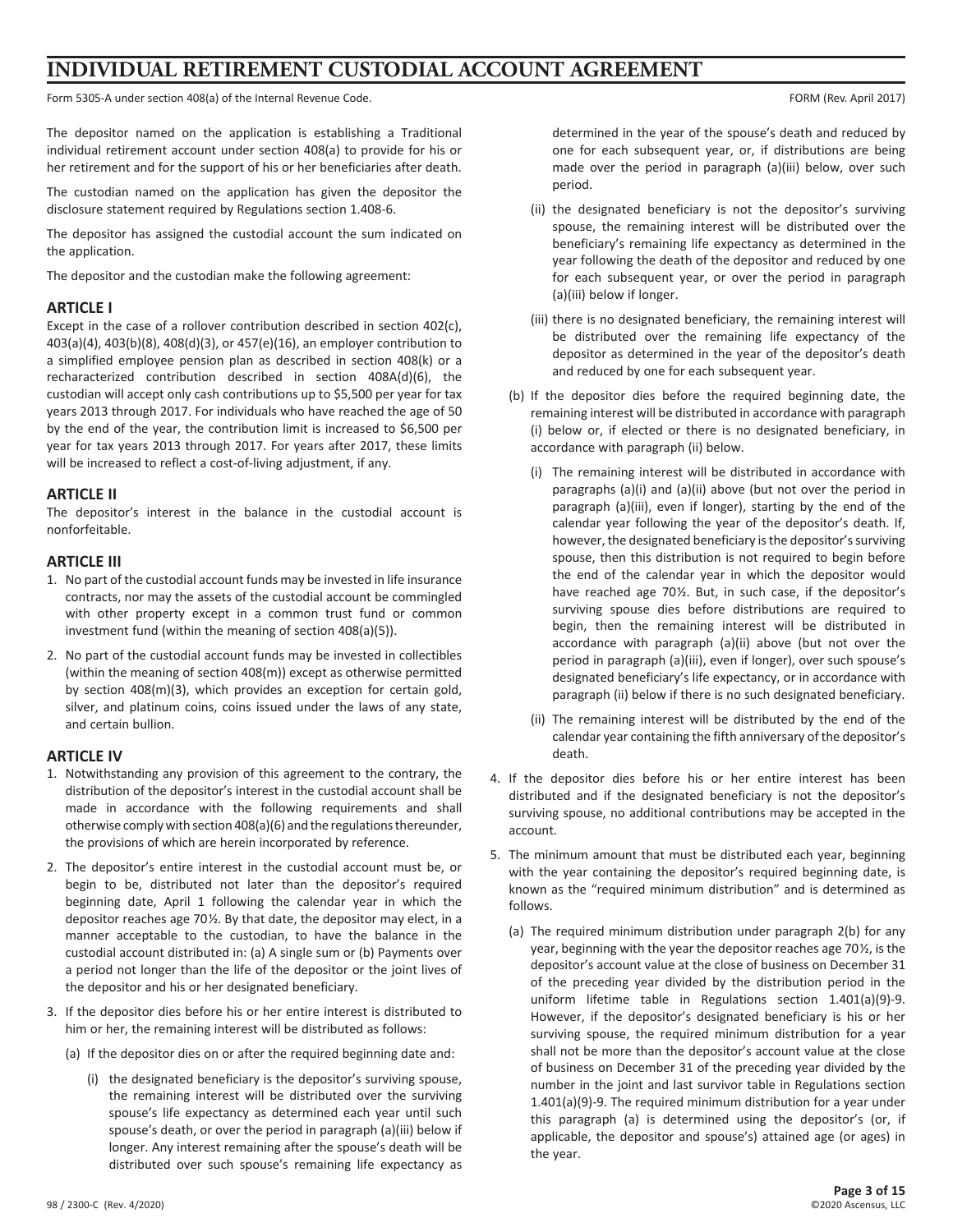- (b) The required minimum distribution under paragraphs 3(a) and 3(b) (i) for a year, beginning with the year following the year of the depositor's death (or the year the depositor would have reached age 70 $\frac{1}{2}$ , if applicable under paragraph  $3(b)(i)$ ) is the account value at the close of business on December 31 of the preceding year divided by the life expectancy (in the single life table in Regulations section 1.401(a)(9)-9) of the individual specified in such paragraphs 3(a) and 3(b)(i).
- (c) The required minimum distribution for the year the depositor reaches age 70½ can be made as late as April 1 of the following year. The required minimum distribution for any other year must be made by the end of such year.
- 6. The owner of two or more Traditional IRAs may satisfy the minimum distribution requirements described above by taking from one Traditional IRA the amount required to satisfy the requirement for another in accordance with the regulations under section 408(a)(6).

### **ARTICLE V**

- 1. The depositor agrees to provide the custodian with all information necessary to prepare any reports required by section 408(i) and Regulations sections 1.408-5 and 1.408-6.
- 2. The custodian agrees to submit to the Internal Revenue Service (IRS) and depositor the reports prescribed by the IRS.

### **ARTICLE VI**

Notwithstanding any other articles which may be added or incorporated, the provisions of Articles I through III and this sentence will be controlling. Any additional articles inconsistent with section 408(a) and the related regulations will be invalid.

#### **ARTICLE VII**

This agreement will be amended as necessary to comply with the provisions of the Code and the related regulations. Other amendments may be made with the consent of the persons whose signatures appear on the application.

#### **ARTICLE VIII**

- 8.01 **Definitions –** In this part of this agreement (Article VIII), the words "you" and "your" mean the depositor. The words "we," "us," and "our" mean the custodian. The word "Code" means the Internal Revenue Code, and "regulations" means the Treasury regulations.
- 8.02 **Notices and Change of Address –** Any required notice regarding this IRA will be considered effective when we send it to the intended recipient at the last address that we have in our records. Any notice to be given to us will be considered effective when we actually receive it. You, or the intended recipient, must notify us of any change of address.
- 8.03 **Representations and Responsibilities –** You represent and warrant to us that any information you have given or will give us with respect to this agreement is complete and accurate. Further, you agree that any directions you give us or action you take will be proper under this agreement, and that we are entitled to rely upon any such information or directions. If we fail to receive directions from you regarding any transaction, if we receive ambiguous directions regarding any transaction, or if we, in good faith, believe that any transaction requested is in dispute, we reserve the right to take no action until further clarification acceptable to us is received from you or the appropriate government or judicial authority. We will not be responsible for losses of any kind that may result from your directions to us or your actions or failures to act, and you agree to reimburse us for any loss we may incur as a result of such directions, actions, or failures to act. We will not be responsible for any penalties, taxes, judgments, or expenses you incur in connection

with your IRA. We have no duty to determine whether your contributions or distributions comply with the Code, regulations, rulings, or this agreement.

 We may permit you to appoint, through written notice acceptable to us, an authorized agent to act on your behalf with respect to this agreement (e.g., attorney-in-fact, executor, administrator, investment manager), but we have no duty to determine the validity of such appointment or any instrument appointing such authorized agent. We will not be responsible for losses of any kind that may result from directions, actions, or failures to act by your authorized agent, and you agree to reimburse us for any loss we may incur as a result of such directions, actions, or failures to act by your authorized agent.

 You will have 60 days after you receive any documents, statements, or other information from us to notify us in writing of any errors or inaccuracies reflected in these documents, statements, or other information. If you do not notify us within 60 days, the documents, statements, or other information will be deemed correct and accurate, and we will have no further liability or obligation for such documents, statements, other information, or the transactions described therein.

 By performing services under this agreement we are acting as your agent. You acknowledge and agree that nothing in this agreement will be construed as conferring fiduciary status upon us. We will not be required to perform any additional services unless specifically agreed to under the terms and conditions of this agreement, or as required under the Code and the regulations promulgated thereunder with respect to IRAs. You agree to indemnify and hold us harmless for any and all claims, actions, proceedings, damages, judgments, liabilities, costs, and expenses, including attorney's fees arising from or in connection with this agreement.

 To the extent written instructions or notices are required under this agreement, we may accept or provide such information in any other form permitted by the Code or applicable regulations including, but not limited to, electronic communication.

- 8.04 **Disclosure of Account Information –** We may use agents and/or subcontractors to assist in administering your IRA. We may release nonpublic personal information regarding your IRA to such providers as necessary to provide the products and services made available under this agreement, and to evaluate our business operations and analyze potential product, service, or process improvements.
- 8.05 **Service Fees –** We have the right to charge an annual service fee or other designated fees (e.g., a transfer, rollover, or termination fee) for maintaining your IRA. In addition, we have the right to be reimbursed for all reasonable expenses, including legal expenses, we incur in connection with the administration of your IRA. We may charge you separately for any fees or expenses, or we may deduct the amount of the fees or expenses from the assets in your IRA at our discretion. We reserve the right to charge any additional fee after giving you 30 days' notice. Fees such as subtransfer agent fees or commissions may be paid to us by third parties for assistance in performing certain transactions with respect to this IRA.

 Any brokerage commissions attributable to the assets in your IRA will be charged to your IRA. You cannot reimburse your IRA for those commissions.

8.06 **Investment of Amounts in the IRA –** You have exclusive responsibility for and control over the investment of the assets of your IRA. All transactions will be subject to any and all restrictions or limitations, direct or indirect, that are imposed by our charter, articles of incorporation, or bylaws; any and all applicable federal and state laws and regulations; the rules, regulations, customs and usages of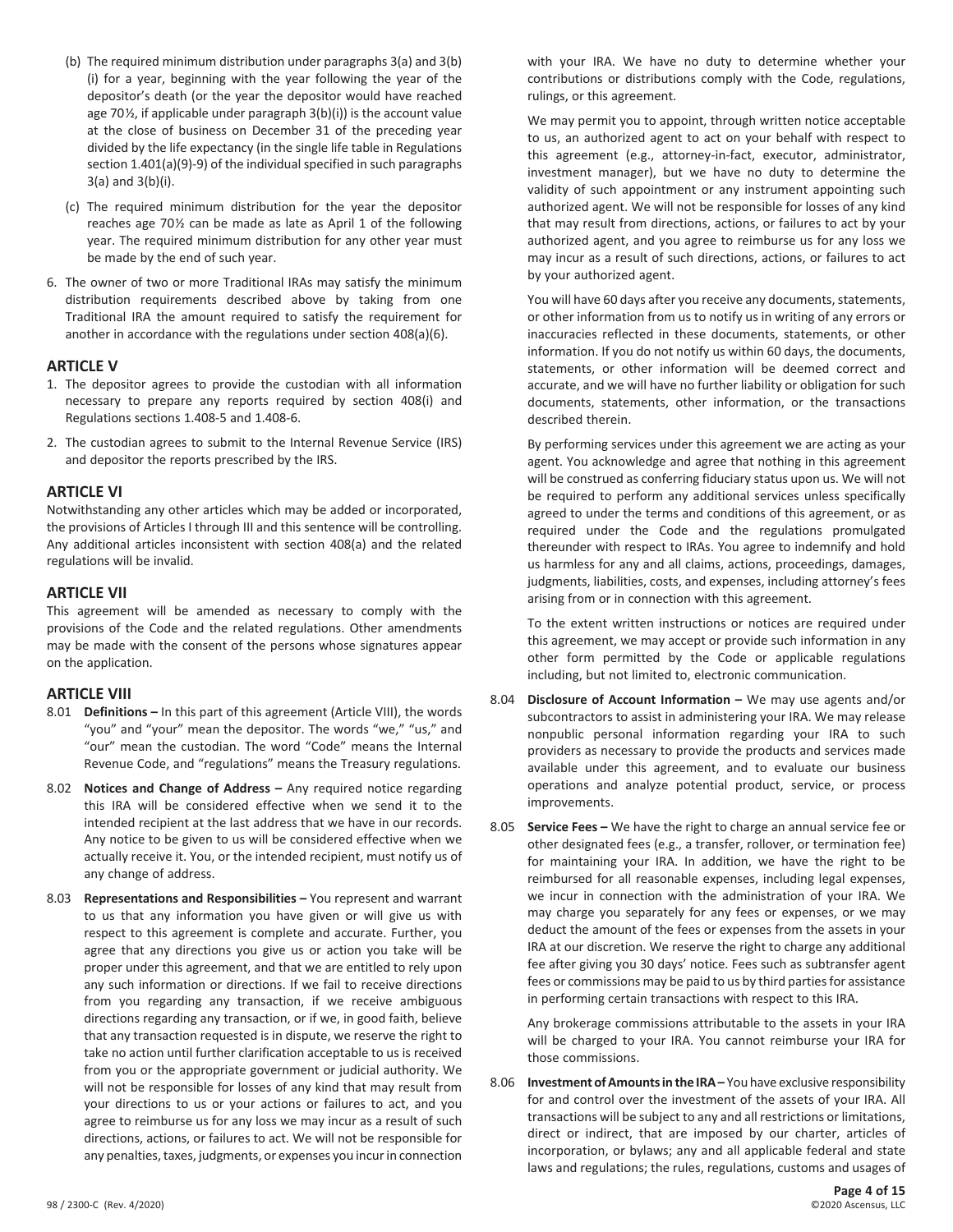any exchange, market or clearing house where the transaction is executed; our policies and practices; and this agreement. After your death, your beneficiaries will have the right to direct the investment of your IRA assets, subject to the same conditions that applied to you during your lifetime under this agreement (including, without limitation, Section 8.03 of this article). We will have no discretion to direct any investment in your IRA. We assume no responsibility for rendering investment advice with respect to your IRA, nor will we offer any opinion or judgment to you on matters concerning the value or suitability of any investment or proposed investment for your IRA. In the absence of instructions from you, or if your instructions are not in a form acceptable to us, we will have the right to hold any uninvested amounts in cash, and we will have no responsibility to invest uninvested cash unless and until directed by you. We will not exercise the voting rights and other shareholder rights with respect to investments in your IRA unless you provide timely written directions acceptable to us.

 You will select the investment for your IRA assets from those investments that we are authorized by our charter, articles of incorporation, or bylaws to offer and do in fact offer for IRAs (e.g., term share accounts, passbook accounts, certificates of deposit, money market accounts.)

8.07 **Beneficiaries –** If you die before you receive all of the amounts in your IRA, payments from your IRA will be made to your beneficiaries. We have no obligation to pay to your beneficiaries until such time we are notified of your death by receiving a valid death certificate.

 You may designate one or more persons or entities as beneficiary of your IRA. This designation can only be made on a form provided by or acceptable to us, and it will only be effective when it is filed with us during your lifetime. Each beneficiary designation you file with us will cancel all previous designations. The consent of your beneficiaries will not be required for you to revoke a beneficiary designation. If you have designated both primary and contingent beneficiaries and no primary beneficiary survives you, the contingent beneficiaries will acquire the designated share of your IRA. If you do not designate a beneficiary or if all of your primary and contingent beneficiaries predecease you, your estate will be the beneficiary.

 A spouse beneficiary will have all rights as granted under the Code or applicable regulations to treat your IRA as his or her own.

 We may allow, if permitted by state law, an original IRA beneficiary (the beneficiary who is entitled to receive distributions from an inherited IRA at the time of your death) to name successor beneficiaries for the inherited IRA. This designation can only be made on a form provided by or acceptable to us, and it will only be effective when it is filed with us during the original IRA beneficiary's lifetime. Each beneficiary designation form that the original IRA beneficiary files with us will cancel all previous designations. The consent of a successor beneficiary will not be required for the original IRA beneficiary to revoke a successor beneficiary designation. If the original IRA beneficiary does not designate a successor beneficiary, his or her estate will be the successor beneficiary. In no event will the successor beneficiary be able to extend the distribution period beyond that required for the original IRA beneficiary.

 If we so choose, for any reason (e.g., due to limitations of our charter or bylaws), we may require that a beneficiary of a deceased IRA owner take total distribution of all IRA assets by December 31 of the year following the year of death.

8.08 **Required Minimum Distributions –** Your required minimum distribution is calculated using the uniform lifetime table in Regulations section 1.401(a)(9)-9. However, if your spouse is your sole designated beneficiary and is more than 10 years younger than you, your required minimum distribution is calculated each year using the joint and last survivor table in Regulations section 1.401(a)(9)-9.

 If you fail to request your required minimum distribution by your required beginning date, we can, at our complete and sole discretion, do any one of the following.

- Make no distribution until you give us a proper withdrawal request
- Distribute your entire IRA to you in a single sum payment
- Determine your required minimum distribution from your IRA each year based on your life expectancy, calculated using the uniform lifetime table in Regulations section 1.401(a)(9)-9, and pay those distributions to you until you direct otherwise

 We will not be liable for any penalties or taxes related to your failure to take a required minimum distribution.

8.09 **Termination of Agreement, Resignation, or Removal of Custodian –** Either party may terminate this agreement at any time by giving written notice to the other. We can resign as custodian at any time effective 30 days after we send written notice of our resignation to you. Upon receipt of that notice, you must make arrangements to transfer your IRA to another financial organization. If you do not complete a transfer of your IRA within 30 days from the date we send the notice to you, we have the right to transfer your IRA assets to a successor IRA trustee or custodian that we choose in our sole discretion, or we may pay your IRA to you in a single sum. We will not be liable for any actions or failures to act on the part of any successor trustee or custodian, nor for any tax consequences you may incur that result from the transfer or distribution of your assets pursuant to this section.

 If this agreement is terminated, we may charge to your IRA a reasonable amount of money that we believe is necessary to cover any associated costs, including but not limited to one or more of the following.

- Any fees, expenses, or taxes chargeable against your IRA
- Any penalties or surrender charges associated with the early withdrawal of any savings instrument or other investment in your IRA

 If we are a nonbank custodian required to comply with Regulations section 1.408-2(e) and we fail to do so or we are not keeping the records, making the returns, or sending the statements as are required by forms or regulations, the IRS may require us to substitute another trustee or custodian.

 We may establish a policy requiring distribution of the entire balance of your IRA to you in cash or property if the balance of your IRA drops below the minimum balance required under the applicable investment or policy established.

8.10 **Successor Custodian –** If our organization changes its name, reorganizes, merges with another organization (or comes under the control of any federal or state agency), or if our entire organization (or any portion that includes your IRA) is bought by another organization, that organization (or agency) will automatically become the trustee or custodian of your IRA, but only if it is the type of organization authorized to serve as an IRA trustee or custodian.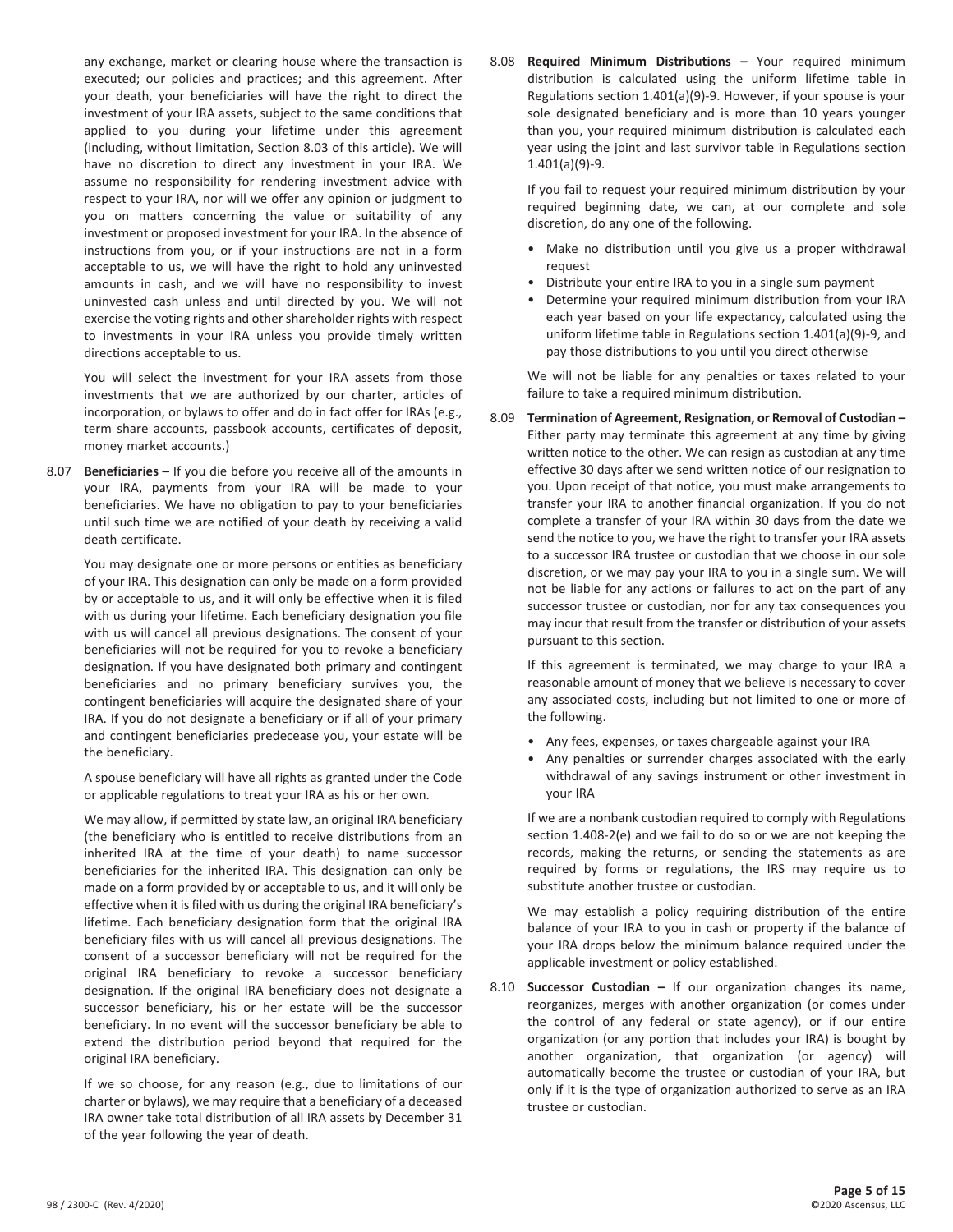98 / 2300-C (Rev. 4/2020)

- 8.11 **Amendments –** We have the right to amend this agreement at any time. Any amendment we make to comply with the Code and related regulations does not require your consent. You will be deemed to have consented to any other amendment unless, within 30 days from the date we send the amendment, you notify us in writing that you do not consent.
- 8.12 **Withdrawals or Transfers –** All requests for withdrawal or transfer will be in writing on a form provided by or acceptable to us. The method of distribution must be specified in writing or in any other method acceptable to us. The tax identification number of the recipient must be provided to us before we are obligated to make a distribution. Withdrawals will be subject to all applicable tax and other laws and regulations, including but not limited to possible early distribution penalty taxes, surrender charges, and withholding requirements.
- 8.13 **Transfers From Other Plans –** We can receive amounts transferred to this IRA from the trustee or custodian of another IRA. In addition, we can accept rollovers of eligible rollover distributions from employer-sponsored retirement plans as permitted by the Code. We reserve the right not to accept any transfer or direct rollover.
- 8.14 **Liquidation of Assets –** We have the right to liquidate assets in your IRA if necessary to make distributions or to pay fees, expenses, taxes, penalties, or surrender charges properly chargeable against your IRA. If you fail to direct us as to which assets to liquidate, we will decide, in our complete and sole discretion, and you agree to not hold us liable for any adverse consequences that result from our decision.
- 8.15 **Restrictions on the Fund –** Neither you nor any beneficiary may sell, transfer, or pledge any interest in your IRA in any manner whatsoever, except as provided by law or this agreement.

 The assets in your IRA will not be responsible for the debts, contracts, or torts of any person entitled to distributions under this agreement.

8.16 **What Law Applies –** This agreement is subject to all applicable federal and state laws and regulations. If it is necessary to apply any state law to interpret and administer this agreement, the law of our domicile will govern.

 If any part of this agreement is held to be illegal or invalid, the remaining parts will not be affected. Neither your nor our failure to enforce at any time or for any period of time any of the provisions of this agreement will be construed as a waiver of such provisions, or your right or our right thereafter to enforce each and every such provision.

# **GENERAL INSTRUCTIONS**

*Section references are to the Internal Revenue Code unless otherwise noted.*

## **PURPOSE OF FORM**

Form 5305-A is a model custodial account agreement that meets the requirements of section 408(a). However, only Articles I through VII have been reviewed by the IRS. A Traditional individual retirement account (Traditional IRA) is established after the form is fully executed by both the individual (depositor) and the custodian. To make a regular contribution to a Traditional IRA for a year, the IRA must be established no later than the due date of the individual's income tax return for the tax year (excluding extensions). This account must be created in the United States for the exclusive benefit of the depositor and his or her beneficiaries.

**Do not** file Form 5305-A with the IRS. Instead, keep it with your records.

For more information on IRAs, including the required disclosures the custodian must give the depositor, see Pub. 590-A, *Contributions to Individual Retirement Arrangements (IRAs)*, and Pub. 590-B, *Distributions from Individual Retirement Arrangements (IRAs)*.

### **DEFINITIONS**

**Custodian –** The custodian must be a bank or savings and loan association, as defined in section 408(n), or any person who has the approval of the IRS to act as custodian.

**Depositor –** The depositor is the person who establishes the custodial account.

# **TRADITIONAL IRA FOR NONWORKING SPOUSE**

Form 5305-A may be used to establish the IRA custodial account for a nonworking spouse.

Contributions to an IRA custodial account for a nonworking spouse must be made to a separate IRA custodial account established by the nonworking spouse.

# **SPECIFIC INSTRUCTIONS**

**Article IV –** Distributions made under this article may be made in a single sum, periodic payment, or a combination of both. The distribution option should be reviewed in the year the depositor reaches age 70½ to ensure that the requirements of section 408(a)(6) have been met.

**Article VIII –** Article VIII and any that follow it may incorporate additional provisions that are agreed to by the depositor and custodian to complete the agreement. They may include, for example, definitions, investment powers, voting rights, exculpatory provisions, amendment and termination, removal of the custodian, custodian's fees, state law requirements, beginning date of distributions, accepting only cash, treatment of excess contributions, prohibited transactions with the depositor, etc. Attach additional pages if necessary.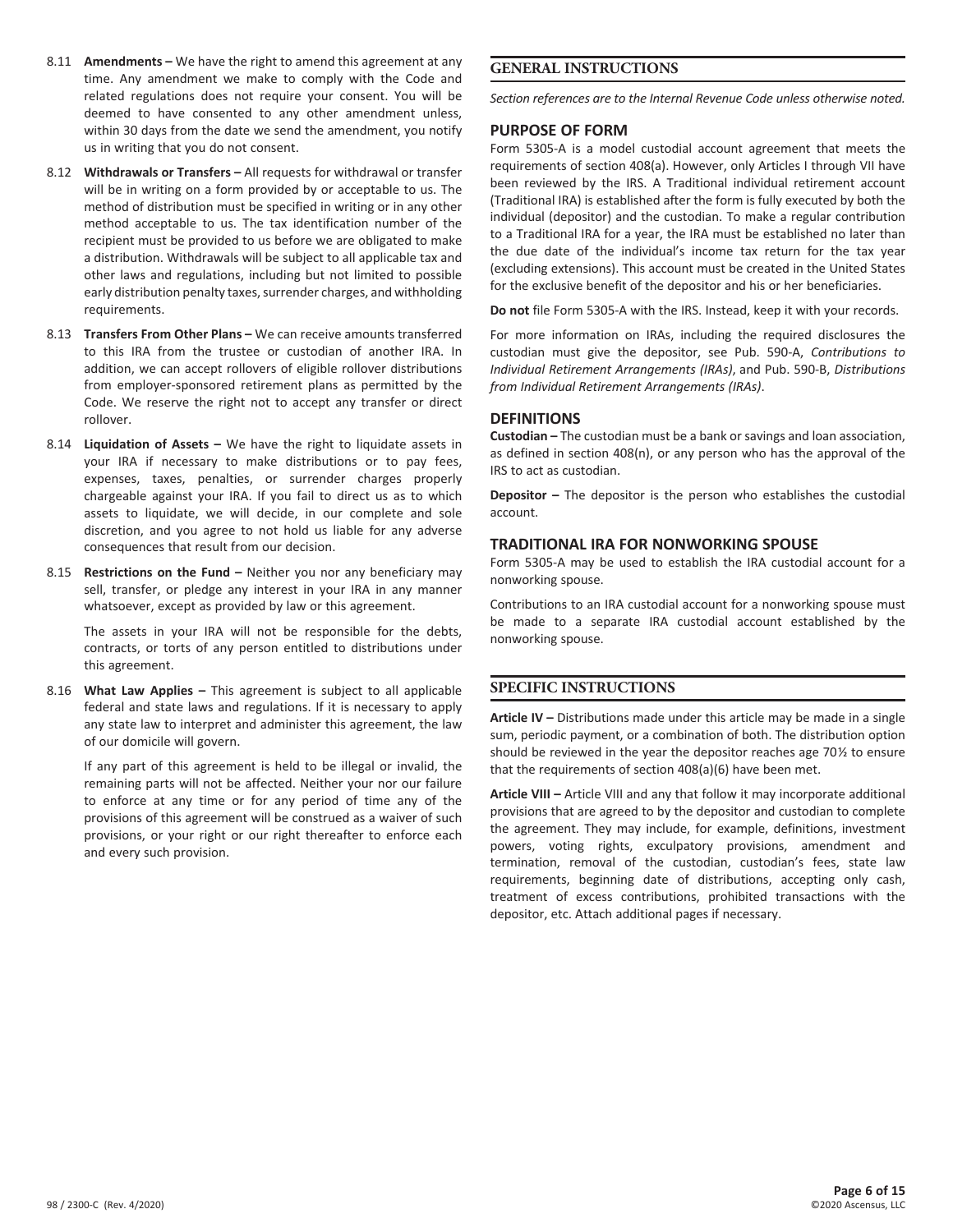# **DISCLOSURE STATEMENT**

# **RIGHT TO REVOKE YOUR IRA**

You have the right to revoke your IRA within seven days of the receipt of the disclosure statement. If revoked, you are entitled to a full return of the contribution you made to your IRA. The amount returned to you would not include an adjustment for such items as sales commissions, administrative expenses, or fluctuation in market value. You may make this revocation only by mailing or delivering a written notice to the custodian at the address listed on the application.

If you send your notice by first class mail, your revocation will be deemed mailed as of the postmark date.

If you have any questions about the procedure for revoking your IRA, please call the custodian at the telephone number listed on the application.

# **REQUIREMENTS OF AN IRA**

- A. **Cash Contributions –** Your contribution must be in cash, unless it is a rollover contribution.
- B. **Maximum Contribution –** The total amount you may contribute to an IRA for any taxable year cannot exceed the lesser of 100 percent of your compensation or \$6,000 for 2019 and 2020, with possible costof-living adjustments each year thereafter. If you also maintain a Roth IRA (i.e., an IRA subject to the limits of Internal Revenue Code Section (IRC Sec.) 408A), the maximum contribution to your Traditional IRAs is reduced by any contributions you make to your Roth IRAs. Your total annual contribution to all Traditional IRAs and Roth IRAs cannot exceed the lesser of the dollar amounts described above or 100 percent of your compensation.
- C. **Contribution Eligibility –** For tax years beginning before 2020, you are eligible to make a regular contribution to your IRA if you have compensation and have not attained age 70½ by the end of the taxable year for which the contribution is made. For 2020 and later tax years, you may make a regular contribution to your IRA at any age if you have compensation.
- D. **Catch-Up Contributions –** If you are age 50 or older by the close of the taxable year, you may make an additional contribution to your IRA. The maximum additional contribution is \$1,000 per year.
- E. **Nonforfeitability –** Your interest in your IRA is nonforfeitable.
- F. **Eligible Custodians –** The custodian of your IRA must be a bank, savings and loan association, credit union, or a person or entity approved by the Secretary of the Treasury.
- G. **Commingling Assets –** The assets of your IRA cannot be commingled with other property except in a common trust fund or common investment fund.
- H. **Life Insurance –** No portion of your IRA may be invested in life insurance contracts.
- I. **Collectibles –** You may not invest the assets of your IRA in collectibles (within the meaning of IRC Sec. 408(m)). A collectible is defined as any work of art, rug or antique, metal or gem, stamp or coin, alcoholic beverage, or other tangible personal property specified by the Internal Revenue Service (IRS). However, specially minted United States gold and silver coins, and certain state-issued coins are permissible investments. Platinum coins and certain gold, silver, platinum, or palladium bullion (as described in IRC Sec. 408(m)(3)) are also permitted as IRA investments.
- J. **Required Minimum Distributions –** You are required to take minimum distributions from your IRA at certain times in accordance with Treasury Regulation 1.408-8. Below is a summary of the IRA distribution rules.
- 1. If you were born before July 1, 1949, you are required to take a minimum distribution from your IRA for the year in which you reach age 70½ and for each year thereafter. You must take your first distribution by your required beginning date, which is April 1 of the year following the year you attain age 70½. If you were born on or after July 1, 1949, you are required to take a minimum distribution from your IRA for the year in which you reach age 72 and for each year thereafter. You must take your first distribution by your required beginning date, which is April 1 of the year following the year you attain age 72. The minimum distribution for any taxable year is equal to the amount obtained by dividing the account balance at the end of the prior year by the applicable divisor.
- 2. The applicable divisor generally is determined using the Uniform Lifetime Table provided by the IRS. If your spouse is your sole designated beneficiary for the entire calendar year, and is more than 10 years younger than you, the required minimum distribution is determined each year using the actual joint life expectancy of you and your spouse obtained from the Joint Life Expectancy Table provided by the IRS, rather than the life expectancy divisor from the Uniform Lifetime Table.

 We reserve the right to do any one of the following by your required beginning date.

- (a) Make no distribution until you give us a proper withdrawal request
- (b) Distribute your entire IRA to you in a single sum payment
- (c) Determine your required minimum distribution each year based on your life expectancy calculated using the Uniform Lifetime Table, and pay those distributions to you until you direct otherwise

 If you fail to remove a required minimum distribution, an additional penalty tax of 50 percent is imposed on the amount of the required minimum distribution that should have been taken but was not. You must file IRS Form 5329 along with your income tax return to report and remit any additional taxes to the IRS.

- K. **Beneficiary Distributions –** Upon your death, your beneficiaries are required to take distributions according to IRC Sec. 401(a)(9) and Treasury Regulation 1.408-8. These requirements are described below.
	- 1. **Death of IRA Owner Before January 1, 2020 –** Your designated beneficiary is determined based on the beneficiaries designated as of the date of your death, who remain your beneficiaries as of September 30 of the year following the year of your death.

 If you die on or after your required beginning date, distributions must be made to your beneficiaries over the longer of the single life expectancy of your designated beneficiaries, or your remaining life expectancy. If a beneficiary other than a person or qualified trust as defined in the Treasury Regulations is named, you will be treated as having no designated beneficiary of your IRA for purposes of determining the distribution period. If there is no designated beneficiary of your IRA, distributions will commence using your single life expectancy, reduced by one in each subsequent year.

 If you die before your required beginning date, the entire amount remaining in your account will, at the election of your designated beneficiaries, either

- (a) be distributed by December 31 of the year containing the fifth anniversary of your death, or
- (b) be distributed over the remaining life expectancy of your designated beneficiaries.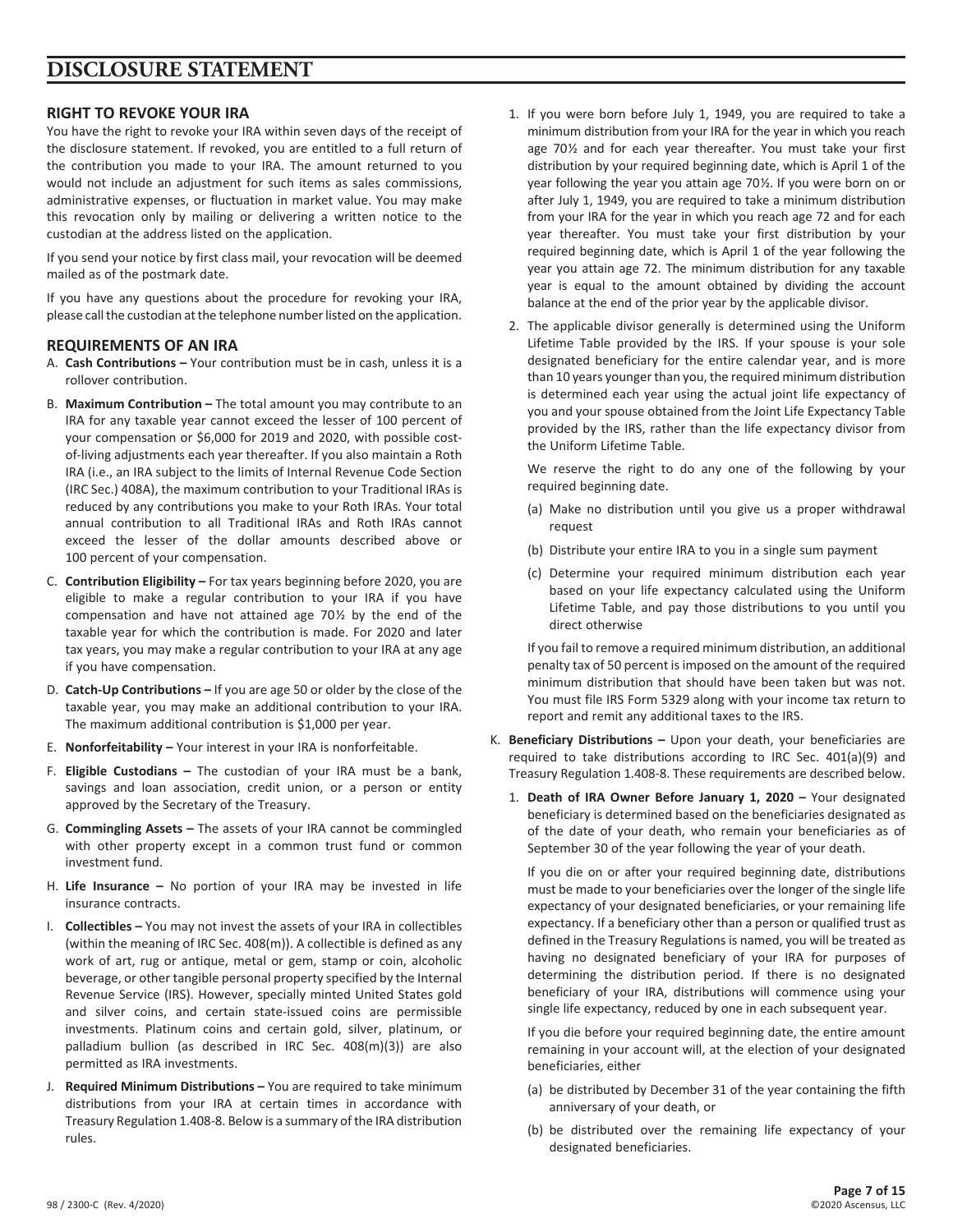If your spouse is your sole designated beneficiary, he or she must elect either option (a) or (b) by the earlier of December 31 of the year containing the fifth anniversary of your death, or December 31 of the year life expectancy payments would be required to begin. Your designated beneficiaries, other than a spouse who is the sole designated beneficiary, must elect either option (a) or (b) by December 31 of the year following the year of your death. If no election is made, distribution will be calculated in accordance with option (b). In the case of distributions under option (b), distributions must commence by December 31 of the year following the year of your death. Generally, if your spouse is the designated beneficiary, distributions need not commence until December 31 of the year you would have attained age 72 (age 70½ if you would have attained age 70½ before 2020), if later. If a beneficiary other than a person or qualified trust as defined in the Treasury Regulations is named, you will be treated as having no designated beneficiary of your IRA for purposes of determining the distribution period. If there is no designated beneficiary of your IRA, the entire IRA must be distributed by December 31 of the year containing the fifth anniversary of your death.

2. **Death of IRA Owner On or After January 1, 2020 –** The entire amount remaining in your account will generally be distributed by December 31 of the year containing the tenth anniversary of your death unless you have an eligible designated beneficiary or you have no designated beneficiary for purposes of determining a distribution period. This requirement applies to beneficiaries regardless of whether you die before, on, or after your required beginning date.

 If your beneficiary is an eligible designated beneficiary, the entire amount remaining in your account may be distributed (in accordance with the Treasury Regulations) over the remaining life expectancy of your eligible designated beneficiary (or over a period not extending beyond the life expectancy of such beneficiary).

 An eligible designated beneficiary is any designated beneficiary who is

- your surviving spouse,
- your child who has not reached the age of majority,
- disabled (A physician must determine that your impairment can be expected to result in death or to be of long, continued, and indefinite duration.),
- an individual who is not more than 10 years younger than you, or
- chronically ill (A chronically ill individual is someone who (1) is unable to perform (without substantial assistance from another individual) at least two activities of daily living for an indefinite period due to a loss of functional capacity, (2) has a level of disability similar to the level of disability described above requiring assistance with daily living based on loss of functional capacity, or (3) requires substantial supervision to protect the individual from threats to health and safety due to severe cognitive impairment.)

 Note that certain trust beneficiaries (e.g., certain trusts for disabled and chronically ill individuals) may take distribution of the entire amount remaining in your account over the remaining life expectancy of the trust beneficiary.

 Generally, life expectancy distributions to an eligible designated beneficiary must commence by December 31 of the year following the year of your death. However, if your spouse is the eligible designated beneficiary, distributions need not commence until December 31 of the year you would have attained age 72, if later. If your eligible designated beneficiary is your minor child, life expectancy payments must begin by December 31 of the year following the year of your death and continue until the child reaches the age of majority. Once the age of majority is reached, the beneficiary will have 10 years to deplete the account.

 If a beneficiary other than a person (e.g., your estate, a charity, or a certain type of trust) is named, you will be treated as having no designated beneficiary of your IRA for purposes of determining the distribution period. If you die before your required beginning date and there is no designated beneficiary of your IRA, the entire IRA must be distributed by December 31 of the year containing the fifth anniversary of your death. If you die on or after your required beginning date and there is no designated beneficiary of your IRA, distributions will commence using your single life expectancy, reduced by one in each subsequent year.

 A spouse who is the sole designated beneficiary of your entire IRA will be deemed to elect to treat your IRA as his or her own by either (1) making contributions to your IRA or (2) failing to timely remove a required minimum distribution from your IRA. Regardless of whether or not the spouse is the sole designated beneficiary of your IRA, a spouse beneficiary may roll over his or her share of the assets to his or her own IRA.

 If we so choose, for any reason (e.g., due to limitations of our charter or bylaws), we may require that a beneficiary of a deceased IRA owner take total distribution of all IRA assets by December 31 of the year following the year of death.

 If your beneficiary fails to remove a required minimum distribution after your death, an additional penalty tax of 50 percent is imposed on the amount of the required minimum distribution that should have been taken but was not. Your beneficiary must file IRS Form 5329 along with his or her income tax return to report and remit any additional taxes to the IRS.

L. **Qualifying Longevity Annuity Contracts and RMDs –** A qualifying longevity annuity contract (QLAC) is a deferred annuity contract that, among other requirements, must guarantee lifetime income starting no later than age 85. The total premiums paid to QLACs in your IRAs must not exceed 25 percent (up to \$125,000) of the combined value of your IRAs (excluding Roth IRAs). The \$125,000 limit is subject to cost-of-living adjustments each year.

 When calculating your RMD, you may reduce the prior year end account value by the value of QLACs that your IRA holds as investments.

 For more information on QLACs, you may wish to refer to the IRS website at www.irs.gov.

M. **Waiver of 2020 RMD –** In spite of the general rules described above, if you are an IRA owner age 70½ or older, you are not required to remove an RMD for calendar year 2020. This RMD waiver also applies to IRA owners who attained age 70½ in 2019 but did not take their first RMD before January 1, 2020. In addition, no beneficiary life expectancy payments are required for calendar year 2020. If the fiveyear rule applies to an IRA with respect to any decedent, the five-year period is determined without regard to calendar year 2020. For example, if an IRA owner died in 2017, the beneficiary's five-year period ends in 2023 instead of 2022.

### **INCOME TAX CONSEQUENCES OF ESTABLISHING AN IRA**

A. **IRA Deductibility –** If you are eligible to contribute to your IRA, the amount of the contribution for which you may take a tax deduction will depend upon whether you (or, in some cases, your spouse) are an active participant in an employer-sponsored retirement plan. If you (and your spouse, if married) are not an active participant, your entire IRA contribution will be deductible. If you are an active participant (or are married to an active participant), the deductibility of your IRA contribution will depend on your modified adjusted gross income (MAGI) and your tax filing status for the tax year for which the contribution was made. MAGI is determined on your income tax return using your adjusted gross income but disregarding any deductible IRA contribution and certain other deductions and exclusions.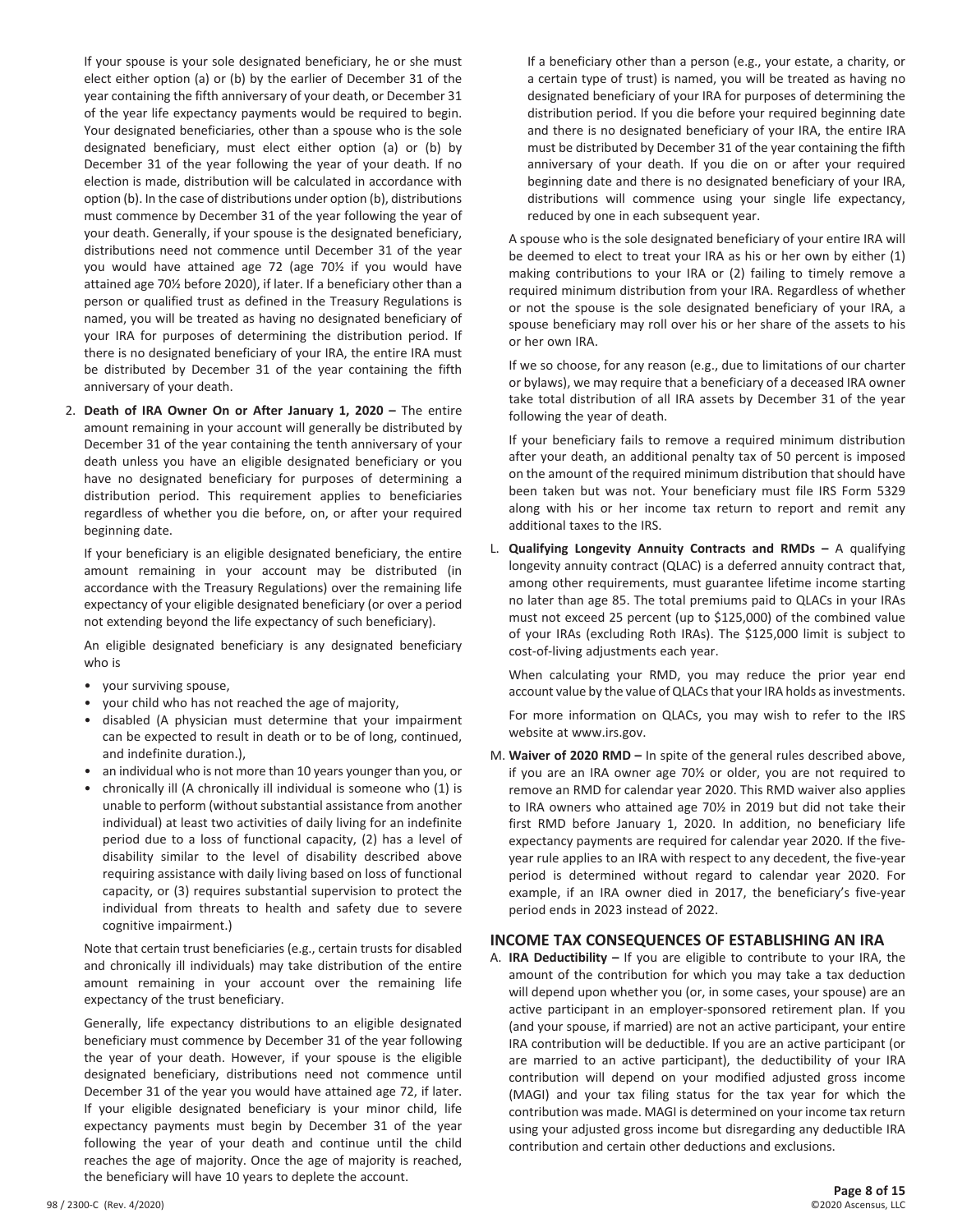**Definition of Active Participant.** Generally, you will be an active participant if you are covered by one or more of the following employer-sponsored retirement plans.

- 1. Qualified pension, profit sharing, 401(k), or stock bonus plan
- 2. Qualified annuity plan of an employer
- 3. Simplified employee pension (SEP) plan
- 4. Retirement plan established by the federal government, a state, or a political subdivision (except certain unfunded deferred compensation plans under IRC Sec. 457)
- 5. Tax-sheltered annuity for employees of certain tax-exempt organizations or public schools
- 6. Plan meeting the requirements of IRC Sec. 501(c)(18)
- 7. Savings incentive match plan for employees of small employers (SIMPLE) IRA plan or a SIMPLE 401(k) plan

 If you do not know whether your employer maintains one of these plans or whether you are an active participant in a plan, check with your employer or your tax advisor. Also, the IRS Form W-2, *Wage and Tax Statement*, that you receive at the end of the year from your employer will indicate whether you are an active participant.

 If you are an active participant, are single, and have MAGI within the applicable phase-out range listed below, the deductible amount of your contribution is determined as follows. (1) Begin with the appropriate phase-out range maximum for the applicable year (specified below) and subtract your MAGI; (2) divide this total by the difference between the phase-out maximum and minimum; and (3) multiply this number by the maximum allowable contribution for the applicable year, including catch-up contributions if you are age 50 or older. The resulting figure will be the maximum IRA deduction you may take. For example, if you are age 30 with MAGI of \$66,000 in 2020, your maximum deductible contribution is \$5,400 (the 2020 phase-out range maximum of \$75,000 minus your MAGI of \$66,000, divided by the difference between the maximum and minimum phase-out range limits of \$10,000, and multiplied by the contribution limit of \$6,000).

 If you are an active participant, are married to an active participant and you file a joint income tax return, and have MAGI within the applicable phase-out range listed below, the deductible amount of your contribution is determined as follows. (1) Begin with the appropriate phase-out maximum for the applicable year (specified below) and subtract your MAGI; (2) divide this total by the difference between the phase-out range maximum and minimum; and (3) multiply this number by the maximum allowable contribution for the applicable year, including catch-up contributions if you are age 50 or older. The resulting figure will be the maximum IRA deduction you may take. For example, if you are age 30 with MAGI of \$107,000 in 2020, your maximum deductible contribution is \$5,100 (the 2020 phase-out maximum of \$124,000 minus your MAGI of \$107,000, divided by the difference between the maximum and minimum phase-out limits of \$20,000, and multiplied by the contribution limit of \$6,000).

 If you are an active participant, are married and you file a separate income tax return, your MAGI phase-out range is generally \$0–\$10,000. However, if you lived apart for the entire tax year, you are treated as a single filer.

| <b>Tax Year</b> | <b>Joint Filers</b><br>Phase-Out Range* | <b>Single Taxpayers</b><br>Phase-Out Range* |
|-----------------|-----------------------------------------|---------------------------------------------|
|                 | (minimum)(maximum)                      | (minimum)(maximum)                          |
| 2013            | \$95,000-115,000                        | \$59,000-69,000                             |
| 2014            | \$96,000-116,000                        | \$60,000-70,000                             |
| 2015            | \$98,000-118,000                        | \$61,000-71,000                             |
| 2016            | \$98,000-118,000                        | \$61,000-71,000                             |
| 2017            | \$99,000-119,000                        | \$62,000-72,000                             |
| 2018            | \$101,000-121,000                       | \$63,000-73,000                             |
| 2019            | \$103,000-123,000                       | \$64,000-74,000                             |
| 2020            | \$104,000-124,000                       | \$65,000-75,000                             |

\*MAGI limits are subject to cost-of-living adjustments each year.

 The MAGI phase-out range for an individual that is not an active participant, but is married to an active participant, is \$193,000–\$203,000 (for 2019) and \$196,000–\$206,000 (for 2020). This limit is also subject to cost-of-living increases for tax years after 2020. If you are not an active participant in an employer-sponsored retirement plan, are married to someone who is an active participant, and you file a joint income tax return with MAGI between the applicable phase-out range for the year, your maximum deductible contribution is determined as follows. (1) Begin with the appropriate MAGI phase-out maximum for the year and subtract your MAGI; (2) divide this total by the difference between the phase-out range maximum and minimum; and (3) multiply this number by the maximum allowable contribution for the applicable year, including catch-up contributions if you are age 50 or older. The resulting figure will be the maximum IRA deduction you may take.

 You must round the resulting deduction to the next highest \$10 if the number is not a multiple of 10. If your resulting deduction is between \$0 and \$200, you may round up to \$200.

B. **Contribution Deadline –** The deadline for making an IRA contribution is your tax return due date (not including extensions). You may designate a contribution as a contribution for the preceding taxable year in a manner acceptable to us. For example, if you are a calendaryear taxpayer and you make your IRA contribution on or before your tax filing deadline, your contribution is considered to have been made for the previous tax year if you designate it as such.

 If you are a member of the Armed Forces serving in a combat zone, hazardous duty area, or contingency operation, you may have an extended contribution deadline of 180 days after the last day served in the area. In addition, your contribution deadline for a particular tax year is also extended by the number of days that remained to file that year's tax return as of the date you entered the combat zone. This additional extension to make your IRA contribution cannot exceed the number of days between January 1 and your tax filing deadline, not including extensions.

- C. **Tax Credit for Contributions –** You may be eligible to receive a tax credit for your Traditional IRA contributions. This credit will be allowed in addition to any tax deduction that may apply, and may not exceed \$1,000 in a given year. You may be eligible for this tax credit if you are
	- age 18 or older as of the close of the taxable year,
	- not a dependent of another taxpayer, and
	- not a full-time student.

 The credit is based upon your income (see chart below), and will range from 0 to 50 percent of eligible contributions. In order to determine the amount of your contributions, add all of the contributions made to your Traditional IRA and reduce these contributions by any distributions that you have taken during the testing period. The testing period begins two years prior to the year for which the credit is sought and ends on the tax return due date (including extensions) for the year for which the credit is sought. In order to determine your tax credit, multiply the applicable percentage from the chart below by the amount of your contributions that do not exceed \$2,000.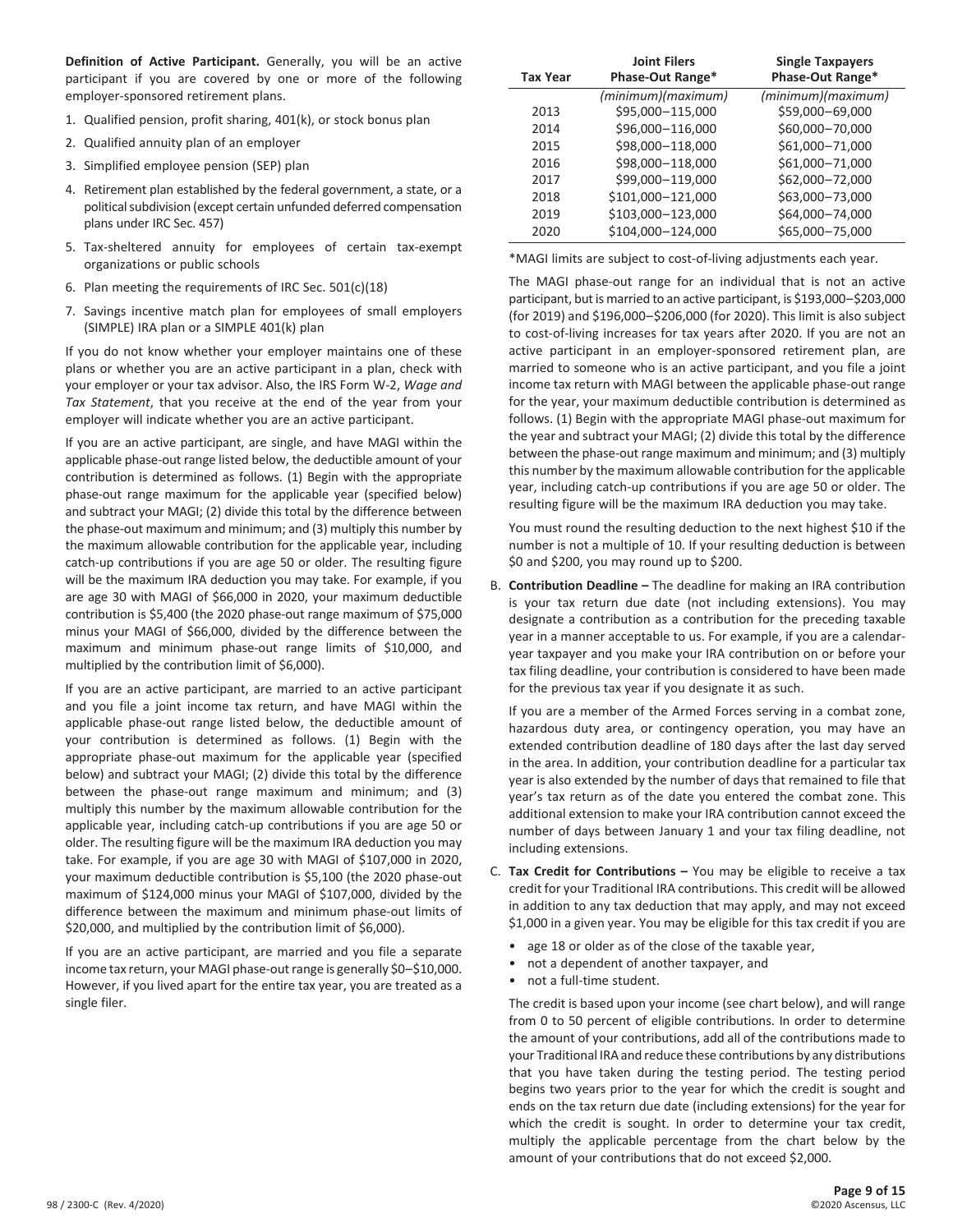| 2019 Adjusted Gross Income* |                        |                           |                                 |
|-----------------------------|------------------------|---------------------------|---------------------------------|
| Joint<br>Return             | Head of a<br>Household | <b>All Other</b><br>Cases | <b>Applicable</b><br>Percentage |
| $$1 - 38,500$               | $$1 - 28,875$          | $$1 - 19,250$             | 50                              |
| \$38,501-41,500             | \$28,876-31,125        | \$19,251-20,750           | 20                              |
| \$41,501-64,000             | \$31,126-48,000        | \$20,751-32,000           | 10                              |
| Over \$64,000               | Over \$48,000          | Over \$32,000             | O                               |

| 2020 Adjusted Gross Income* |                        |                           |                                 |
|-----------------------------|------------------------|---------------------------|---------------------------------|
| Joint<br>Return             | Head of a<br>Household | <b>All Other</b><br>Cases | <b>Applicable</b><br>Percentage |
| $$1-39,000$                 | $$1 - 29,250$          | $$1 - 19,500$             | 50                              |
| \$39,001-42,500             | \$29,251-31,875        | \$19,501-21,250           | 20                              |
| \$42,501-65,000             | \$31,876-48,750        | \$21,251-32,500           | 10                              |
| Over \$65,000               | Over \$48,750          | Over \$32,500             | O                               |

\*Adjusted gross income (AGI) includes foreign earned income and income from Guam, America Samoa, North Mariana Islands, and Puerto Rico. AGI limits are subject to cost-of-living adjustments each year.

- D. **Excess Contributions –** An excess contribution is any amount that is contributed to your IRA that exceeds the amount that you are eligible to contribute. If the excess is not corrected timely, an additional penalty tax of six percent will be imposed upon the excess amount. The procedure for correcting an excess is determined by the timeliness of the correction as identified below.
	- 1. **Removal Before Your Tax Filing Deadline.** An excess contribution may be corrected by withdrawing the excess amount, along with the earnings attributable to the excess, before your tax filing deadline, including extensions, for the year for which the excess contribution was made. An excess withdrawn under this method is not taxable to you, but you must include the earnings attributable to the excess in your taxable income in the year in which the contribution was made. The six percent excess contribution penalty tax will be avoided.
	- 2. **Removal After Your Tax Filing Deadline.** If you are correcting an excess contribution after your tax filing deadline, including extensions, remove only the amount of the excess contribution. The six percent excess contribution penalty tax will be imposed on the excess contribution for each year it remains in the IRA. An excess withdrawal under this method will only be taxable to you if the total contributions made in the year of the excess exceed the annual applicable contribution limit.
	- 3. **Carry Forward to a Subsequent Year.** If you do not withdraw the excess contribution, you may carry forward the contribution for a subsequent tax year. To do so, you under-contribute for that tax year and carry the excess contribution amount forward to that year on your tax return. The six percent excess contribution penalty tax will be imposed on the excess amount for each year that it remains as an excess contribution at the end of the year.

 You must file IRS Form 5329 along with your income tax return to report and remit any additional taxes to the IRS.

- E. **Tax-Deferred Earnings –** The investment earnings of your IRA are not subject to federal income tax until distributions are made (or, in certain instances, when distributions are deemed to be made).
- F. **Nondeductible Contributions –** You may make nondeductible contributions to your IRA to the extent that deductible contributions are not allowed. The sum of your deductible and nondeductible IRA contributions cannot exceed your contribution limit (the lesser of the allowable contribution limit described previously, or 100 percent of compensation). You may elect to treat deductible IRA contributions as nondeductible contributions.

 If you make nondeductible contributions for a particular tax year, you must report the amount of the nondeductible contribution along with your income tax return using IRS Form 8606. Failure to file IRS Form 8606 will result in a \$50 per failure penalty.

 If you overstate the amount of designated nondeductible contributions for any taxable year, you are subject to a \$100 penalty unless reasonable cause for the overstatement can be shown.

G. **Taxation of Distributions –** The taxation of IRA distributions depends on whether or not you have ever made nondeductible IRA contributions. If you have only made deductible contributions, all IRA distribution amounts will be included in income.

 If you have ever made nondeductible contributions to any IRA, the following formula must be used to determine the amount of any IRA distribution excluded from income.

| (Aggregate Nondeductible Contributions) |                               |
|-----------------------------------------|-------------------------------|
| x (Amount Withdrawn)                    | = Amount Excluded From Income |
| Aggregate IRA Balance                   |                               |

**NOTE:** Aggregate nondeductible contributions include all nondeductible contributions made by you through the end of the year of the distribution that have not previously been withdrawn and excluded from income. Also note that the aggregate IRA balance includes the total balance of all of your Traditional and SIMPLE IRAs as of the end of the year of distribution and any distributions occurring during the year.

- H. **Income Tax Withholding –** Any withdrawal from your IRA is subject to federal income tax withholding. You may, however, elect not to have withholding apply to your IRA withdrawal. If withholding is applied to your withdrawal, not less than 10 percent of the amount withdrawn must be withheld.
- I. **Early Distribution Penalty Tax –** If you receive an IRA distribution before you attain age 59½, an additional early distribution penalty tax of 10 percent will apply to the taxable amount of the distribution unless one of the following exceptions apply. **1) Death.** After your death, payments made to your beneficiary are not subject to the 10 percent early distribution penalty tax. **2) Disability.** If you are disabled at the time of distribution, you are not subject to the additional 10 percent early distribution penalty tax. In order to be disabled, a physician must determine that your impairment can be expected to result in death or to be of long, continued, and indefinite duration. **3) Substantially equal periodic payments.** You are not subject to the additional 10 percent early distribution penalty tax if you are taking a series of substantially equal periodic payments (at least annual payments) over your life expectancy or the joint life expectancy of you and your beneficiary. You must continue these payments for the longer of five years or until you reach age 59½. **4) Unreimbursed medical expenses.** If you take payments to pay for unreimbursed medical expenses that exceed a specified percentage of your adjusted gross income, you will not be subject to the 10 percent early distribution penalty tax. For further detailed information and effective dates you may obtain IRS Publication 590-B, *Distributions from Individual Retirement Arrangements (IRAs)*, from the IRS. The medical expenses may be for you, your spouse, or any dependent listed on your tax return. **5) Health insurance premiums.** If you are unemployed and have received unemployment compensation for 12 consecutive weeks under a federal or state program, you may take payments from your IRA to pay for health insurance premiums without incurring the 10 percent early distribution penalty tax. **6) Higher education expenses.** Payments taken for certain qualified higher education expenses for you, your spouse, or the children or grandchildren of you or your spouse, will not be subject to the 10 percent early distribution penalty tax. **7) First-time homebuyer.** You may take payments from your IRA to use toward qualified acquisition costs of buying or building a principal residence. The amount you may take for this reason may not exceed a lifetime maximum of \$10,000. The payment must be used for qualified acquisition costs within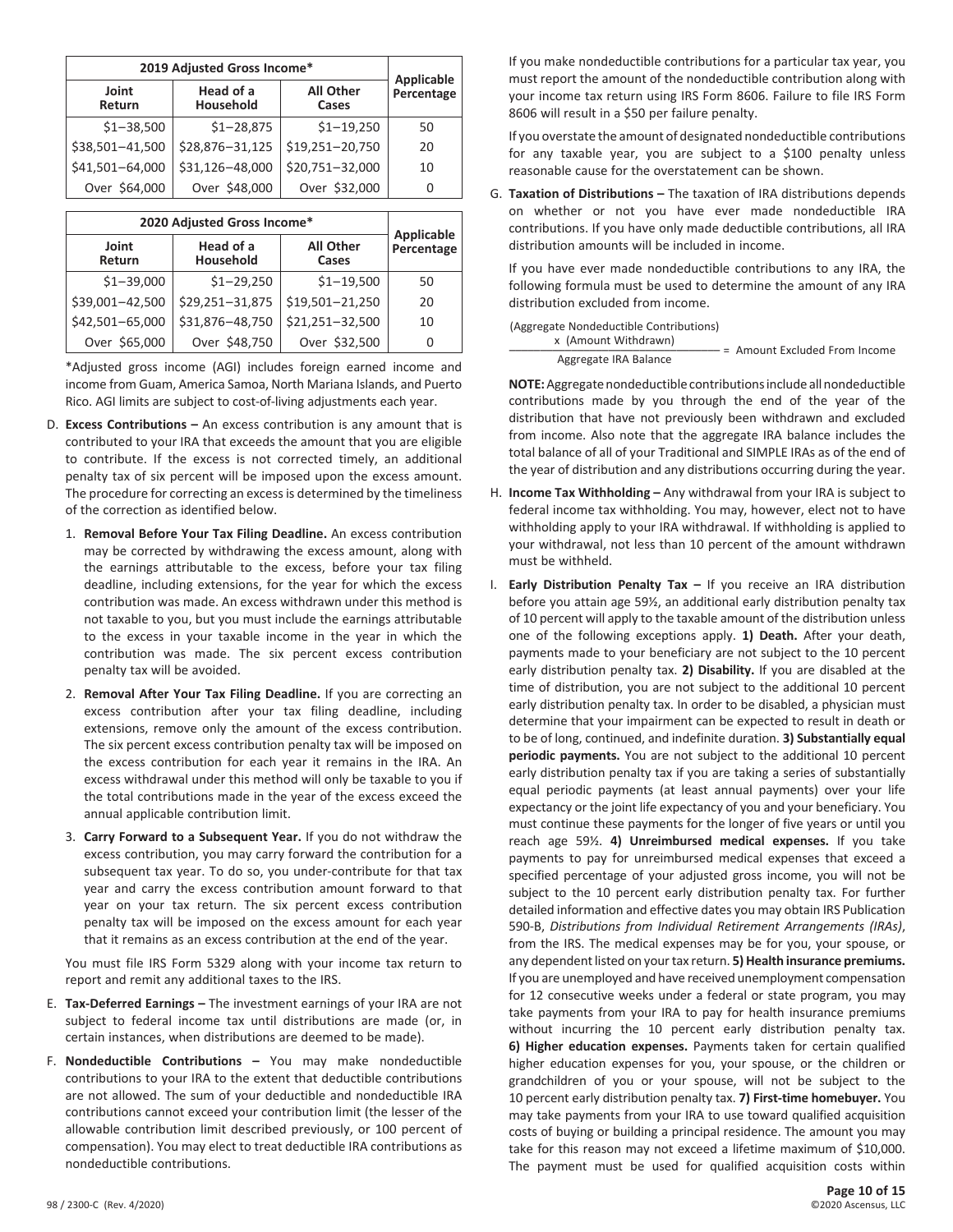120 days of receiving the distribution. **8) IRS levy.** Payments from your IRA made to the U.S. government in response to a federal tax levy are not subject to the 10 percent early distribution penalty tax. **9) Qualified reservist distributions.** If you are a qualified reservist member called to active duty for more than 179 days or an indefinite period, the payments you take from your IRA during the active duty period are not subject to the 10 percent early distribution penalty tax. **10) Qualified birth or adoption.** Payments from your IRA for the birth of your child or the adoption of an eligible adoptee will not be subject to the 10 percent early distribution penalty tax if the distribution is taken during the one-year period beginning on the date of birth of your child or the date on which your legal adoption of an eligible adoptee is finalized. An eligible adoptee means any individual (other than your spouse's child) who has not attained age 18 or is physically or mentally incapable of self-support. The aggregate amount you may take for this reason may not exceed \$5,000 for each birth or adoption.

 You must file IRS Form 5329 along with your income tax return to the IRS to report and remit any additional taxes or to claim a penalty tax exception.

- J. **Rollovers and Conversions –** Your IRA may be rolled over to another IRA, SIMPLE IRA, or an eligible employer-sponsored retirement plan of yours, may receive rollover contributions, or may be converted to a Roth IRA, provided that all of the applicable rollover and conversion rules are followed. Rollover is a term used to describe a movement of cash or other property to your IRA from another IRA, or from your employer's qualified retirement plan, 403(a) annuity, 403(b) taxsheltered annuity, 457(b) eligible governmental deferred compensation plan, or federal Thrift Savings Plan. The amount rolled over is not subject to taxation or the additional 10 percent early distribution penalty tax. Conversion is a term used to describe the movement of Traditional IRA assets to a Roth IRA. A conversion generally is a taxable event. The general rollover and conversion rules are summarized below. These transactions are often complex. If you have any questions regarding a rollover or conversion, please see a competent tax advisor.
	- 1. **Traditional IRA-to-Traditional IRA Rollovers.** Assets distributed from your Traditional IRA may be rolled over to the same Traditional IRA or another Traditional IRA of yours if the requirements of IRC Sec. 408(d)(3) are met. A proper IRA-to-IRA rollover is completed if all or part of the distribution is rolled over not later than 60 days after the distribution is received. In the case of a distribution for a first-time homebuyer where there was a delay or cancellation of the purchase, the 60-day rollover period may be extended to 120 days.

 You are permitted to roll over only one distribution from an IRA (Traditional, Roth, or SIMPLE) in a 12-month period, regardless of the number of IRAs you own. A distribution may be rolled over to the same IRA or to another IRA that is eligible to receive the rollover. For more information on rollover limitations, you may wish to obtain IRS Publication 590-B, *Distributions from Individual Retirement Arrangements (IRAs)*, from the IRS or refer to the IRS website at www.irs.gov.

2. **SIMPLE IRA-to-Traditional IRA Rollovers.** Assets distributed from your SIMPLE IRA may be rolled over to your Traditional IRA without IRS penalty tax provided two years have passed since you first participated in a SIMPLE IRA plan sponsored by your employer. As with Traditional IRA-to-Traditional IRA rollovers, the requirements of IRC Sec. 408(d)(3) must be met. A proper SIMPLE IRA-to-IRA rollover is completed if all or part of the distribution is rolled over not later than 60 days after the distribution is received.

 You are permitted to roll over only one distribution from an IRA (Traditional, Roth, or SIMPLE) in a 12-month period, regardless of the number of IRAs you own. A distribution may be rolled over to the same IRA or to another IRA that is eligible to receive the rollover. For more information on rollover limitations, you may wish to obtain IRS Publication 590-B, *Distributions from Individual Retirement Arrangements (IRAs)*, from the IRS or refer to the IRS website at www.irs.gov.

3. **Employer-Sponsored Retirement Plan-to-Traditional IRA Rollovers.** You may roll over, directly or indirectly, any eligible rollover distribution from an eligible employer-sponsored retirement plan. An eligible rollover distribution is defined generally as any distribution from a qualified retirement plan, 403(a) annuity, 403(b) tax-sheltered annuity, 457(b) eligible governmental deferred compensation plan, or federal Thrift Savings Plan unless it is a required minimum distribution, hardship distribution, part of a certain series of substantially equal periodic payments, corrective distributions of excess contributions, excess deferrals, excess annual additions and any income allocable to the excess, deemed loan distribution, dividends on employer securities, the cost of life insurance coverage, or a distribution of Roth elective deferrals from a 401(k), 403(b), governmental 457(b), or federal Thrift Savings Plan.

 If you elect to receive your rollover distribution prior to placing it in an IRA, thereby conducting an indirect rollover, your plan administrator generally will be required to withhold 20 percent of your distribution as a payment of income taxes. When completing the rollover, you may make up out of pocket the amount withheld, and roll over the full amount distributed from your employersponsored retirement plan. To qualify as a rollover, your eligible rollover distribution generally must be rolled over to your IRA not later than 60 days after you receive the distribution. In the case of a plan loan offset due to plan termination or severance from employment, the deadline for completing the rollover is your tax return due date (including extensions) for the year in which the offset occurs. Alternatively, you may claim the withheld amount as income, and pay the applicable income tax, and if you are under age 59½, the 10 percent early distribution penalty tax (unless an exception to the penalty applies).

 As an alternative to the indirect rollover, your employer generally must give you the option to directly roll over your employersponsored retirement plan balance to an IRA. If you elect the direct rollover option, your eligible rollover distribution will be paid directly to the IRA (or other eligible employer-sponsored retirement plan) that you designate. The 20 percent withholding requirements do not apply to direct rollovers.

- 4. **Beneficiary Rollovers From Employer-Sponsored Retirement Plans.** If you are a spouse or nonspouse beneficiary of a deceased employer-sponsored retirement plan participant, or the trustee of an eligible type of trust named as beneficiary of such participant, you may directly roll over inherited assets from a qualified retirement plan, 403(a) annuity, 403(b) tax-sheltered annuity, or 457(b) eligible governmental deferred compensation plan to an inherited IRA, as permitted by the IRS. The IRA must be maintained as an inherited IRA, subject to the beneficiary distribution requirements.
- 5. **Traditional IRA-to-SIMPLE IRA Rollovers.** Assets distributed from your Traditional IRA may be rolled over to a SIMPLE IRA if the requirements of IRC Sec. 408(d)(3) are met and two years have passed since you first participated in a SIMPLE IRA plan sponsored by your employer. A proper Traditional IRA-to-SIMPLE IRA rollover is completed if all or part of the distribution is rolled over not later than 60 days after the distribution is received. In the case of a distribution for a first-time homebuyer where there was a delay or cancellation of the purchase, the 60-day rollover period may be extended to 120 days.

 You are permitted to roll over only one distribution from an IRA (Traditional, Roth, or SIMPLE) in a 12-month period, regardless of the number of IRAs you own. A distribution may be rolled over to the same IRA or to another IRA that is eligible to receive the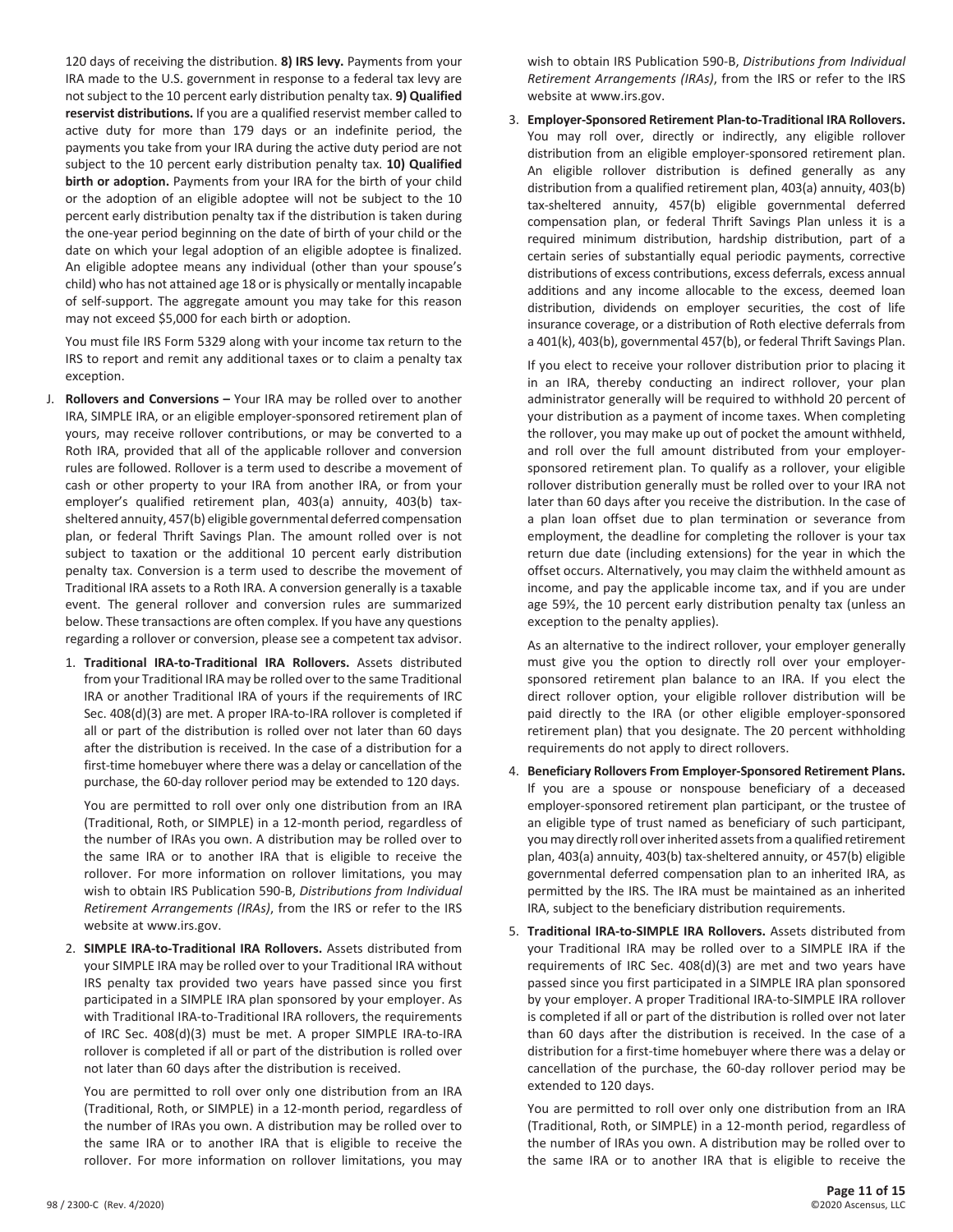rollover. For more information on rollover limitations, you may obtain IRS Publication 590-B, *Distributions from Individual Retirement Arrangements (IRAs)*, from the IRS or refer to the IRS website at www.irs.gov.

- 6. **Traditional IRA-to-Employer-Sponsored Retirement Plan Rollovers.** You may roll over, directly or indirectly, any taxable eligible rollover distribution from an IRA to your qualified retirement plan, 403(a) annuity, 403(b) tax-sheltered annuity, or 457(b) eligible governmental deferred compensation plan as long as the employersponsored retirement plan accepts such rollover contributions.
- 7. **Traditional IRA-to-Roth IRA Conversions.** If you convert to a Roth IRA, the amount of the conversion from your Traditional IRA to your Roth IRA will be treated as a distribution for income tax purposes, and is includible in your gross income (except for any nondeductible contributions). Although the conversion amount generally is included in income, the 10 percent early distribution penalty tax will not apply to conversions from a Traditional IRA to a Roth IRA, regardless of whether you qualify for any exceptions to the 10 percent penalty tax. If you are required to take a required minimum distribution for the year, you must remove your required minimum distribution before converting your Traditional IRA.
- 8. **Qualified HSA Funding Distribution.** If you are eligible to contribute to a health savings account (HSA), you may be eligible to take a one-time tax-free qualified HSA funding distribution from your IRA and directly deposit it to your HSA. The amount of the qualified HSA funding distribution may not exceed the maximum HSA contribution limit in effect for the type of high deductible health plan coverage (i.e., single or family coverage) that you have at the time of the deposit, and counts toward your HSA contribution limit for that year. For further detailed information, you may wish to obtain IRS Publication 969, *Health Savings Accounts and Other Tax-Favored Health Plans*.
- 9. **Rollovers of Settlement Payments From Bankrupt Airlines.** If you are a qualified airline employee who has received a qualified airline settlement payment from a commercial airline carrier under the approval of an order of a federal bankruptcy court, you are allowed to roll over up to 90 percent of the proceeds into your Traditional IRA within 180 days after receipt of such amount, or by a later date if extended by federal law. If you make such a rollover contribution, you may exclude the amount rolled over from your gross income in the taxable year in which the airline settlement payment was paid to you. For further detailed information and effective dates you may obtain IRS Publication 590-A, *Contributions to Individual Retirement Arrangements (IRAs)*, from the IRS or refer to the IRS website at www.irs.gov.
- 10. **Rollovers of Exxon Valdez Settlement Payments.** If you receive a qualified settlement payment from Exxon Valdez litigation, you may roll over the amount of the settlement, up to \$100,000, reduced by the amount of any qualified Exxon Valdez settlement income previously contributed to a Traditional or Roth IRA or eligible retirement plan in prior taxable years. You will have until your tax return due date (not including extensions) for the year in which the qualified settlement income is received to make the rollover contribution. To obtain more information on this type of rollover, you may wish to visit the IRS website at www.irs.gov.
- 11. **Rollover of IRS Levy.** If you receive a refund of eligible retirement plan assets that had been wrongfully levied, you may roll over the amount returned up until your tax return due date (not including extensions) for the year in which the money was returned.
- 12. **Repayment of Qualified Birth or Adoption Distribution.** If you have taken a qualified birth or adoption distribution, you may generally repay all or a portion of the aggregate amount of such distribution to an IRA, as permitted by the IRS. For further

information, you may wish to obtain IRS Publication 590-A, C*ontributions to Individual Retirement Arrangements (IRAs)*, by visiting www.irs.gov on the Internet.

- 13. **Written Election.** At the time you make a rollover to an IRA, you must designate in writing to the custodian your election to treat that contribution as a rollover. Once made, the rollover election is irrevocable.
- K. **Transfer Due to Divorce –** If all or any part of your IRA is awarded to your spouse or former spouse in a divorce or legal separation proceeding, the amount so awarded will be treated as the spouse's IRA (and may be transferred pursuant to a court-approved divorce decree or written legal separation agreement to another IRA of your spouse), and will not be considered a taxable distribution to you. A transfer is a tax-free direct movement of cash and/or property from one Traditional IRA to another.
- L. **Recharacterizations –** If you make a contribution to a Traditional IRA and later recharacterize either all or a portion of the original contribution to a Roth IRA along with net income attributable, you may elect to treat the original contribution as having been made to the Roth IRA. The same methodology applies when recharacterizing a contribution from a Roth IRA to a Traditional IRA. The deadline for completing a recharacterization is your tax filing deadline (including any extensions) for the year for which the original contribution was made. You may not recharacterize a Roth IRA conversion.

# **LIMITATIONS AND RESTRICTIONS**

- A. **SEP Plans –** Under a simplified employee pension (SEP) plan that meets the requirements of IRC Sec. 408(k), your employer may make contributions to your IRA. Your employer is required to provide you with information that describes the terms of your employer's SEP plan.
- B. **Spousal IRA –** For contributions made for tax years beginning before 2020, if you are married and have compensation, you may contribute to an IRA established for the benefit of your spouse for any year prior to the year your spouse turns age 70½, regardless of whether or not your spouse has compensation. For contributions made for 2020 and later tax years, you may contribute to an IRA established for the benefit of your spouse regardless of your spouse's age, if you are married and have compensation. You may make these spousal contributions even if you are age 70½ or older. You must file a joint income tax return for the year for which the contribution is made.

 The amount you may contribute to your IRA and your spouse's IRA is the lesser of 100 percent of your combined eligible compensation or \$12,000 for 2019 and 2020. This amount may be increased with costof-living adjustments each year. However, you may not contribute more than the individual contribution limit to each IRA.

 If your spouse is age 50 or older by the close of the taxable year, and is otherwise eligible, you may make an additional contribution to your spouse's IRA. The maximum additional contribution is \$1,000 per year.

- C. **Deduction of Rollovers and Transfers –** A deduction is not allowed for rollover or transfer contributions.
- D. **Gift Tax –** Transfers of your IRA assets to a beneficiary made during your life and at your request may be subject to federal gift tax under IRC Sec. 2501.
- E. **Special Tax Treatment –** Capital gains treatment and 10-year income averaging authorized by IRC Sec. 402 do not apply to IRA distributions.
- F. **Prohibited Transactions –** If you or your beneficiary engage in a prohibited transaction with your IRA, as described in IRC Sec. 4975, your IRA will lose its tax-deferred status, and you must include the value of your account in your gross income for that taxable year. The following transactions are examples of prohibited transactions with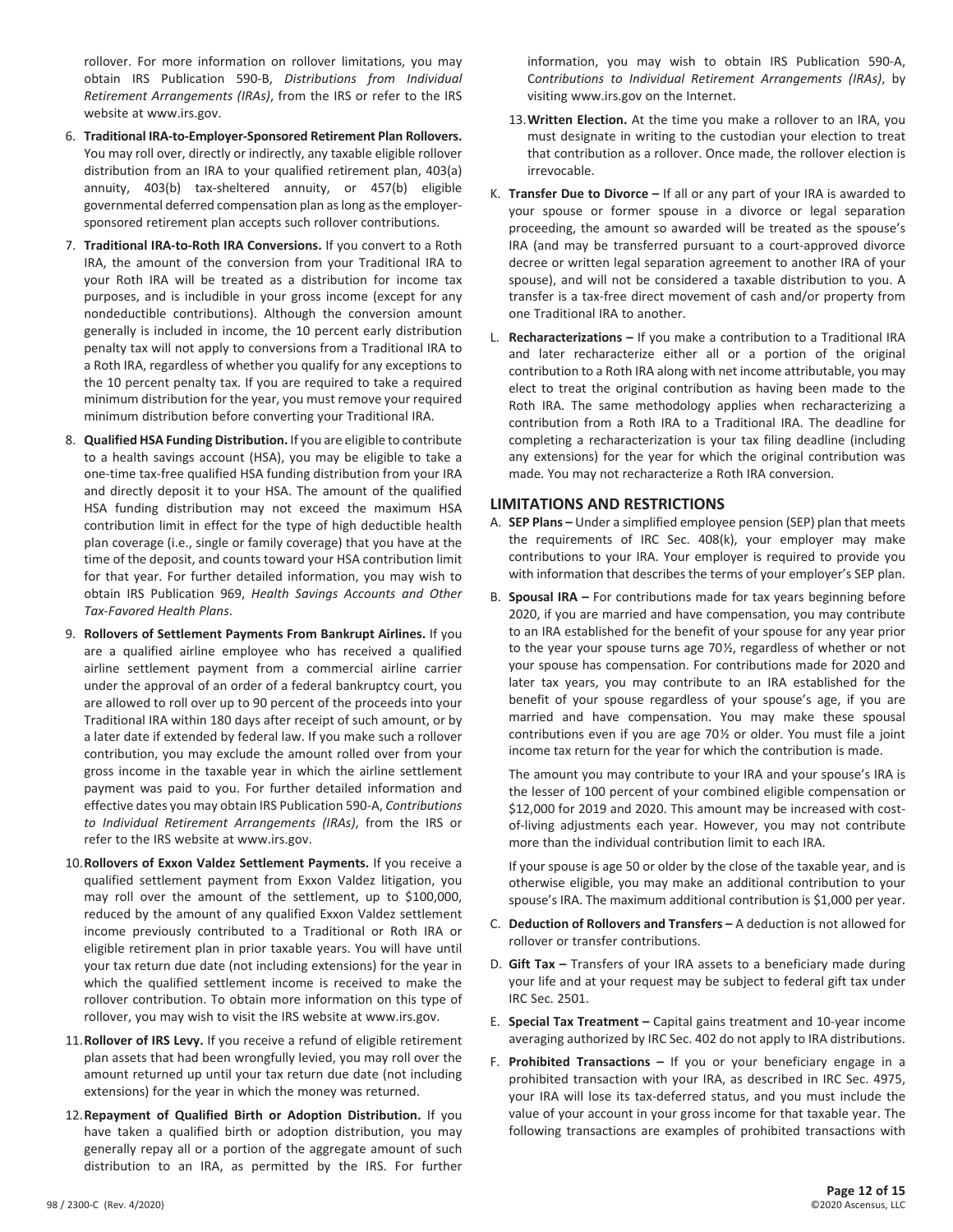your IRA. (1) Taking a loan from your IRA (2) Buying property for personal use (present or future) with IRA assets (3) Receiving certain bonuses or premiums because of your IRA.

G. **Pledging –** If you pledge any portion of your IRA as collateral for a loan, the amount so pledged will be treated as a distribution and will be included in your gross income for that year.

### **OTHER**

- A. **IRS Plan Approval –** Articles I through VII of the agreement used to establish this IRA have been approved by the IRS. The IRS approval is a determination only as to form. It is not an endorsement of the plan in operation or of the investments offered.
- B. **Additional Information –** For further information on IRAs, you may wish to obtain IRS Publication 590-A, *Contributions to Individual Retirement Arrangements (IRAs)*, or Publication 590-B, *Distributions from Individual Retirement Arrangements (IRAs)*, by calling 800-TAX-FORM, or by visiting www.irs.gov on the Internet.
- C. **Important Information About Procedures for Opening a New Account –** To help the government fight the funding of terrorism and money laundering activities, federal law requires all financial organizations to obtain, verify, and record information that identifies each person who opens an account. Therefore, when you open an IRA, you are required to provide your name, residential address, date of birth, and identification number. We may require other information that will allow us to identify you.
- D. **Qualified Reservist Distributions –** If you are an eligible qualified reservist who has taken penalty-free qualified reservist distributions from your IRA or retirement plan, you may recontribute those amounts to an IRA generally within a two-year period from your date of return.
- E. **Qualified Charitable Distributions –** If you are age 70½ or older, you may be eligible to take tax-free IRA distributions of up to \$100,000 per year and have these distributions paid directly to certain charitable organizations. Special tax rules may apply. For further detailed information you may obtain IRS Publication 590-B, *Distributions from Individual Retirement Arrangements (IRAs)*, from the IRS or refer to the IRS website at www.irs.gov.
- F. **Disaster Related Relief –** If you qualify (for example, you sustained an economic loss due to, or are otherwise considered affected by, certain disasters designated by Congress), you may be eligible for favorable tax treatment on distributions, rollovers, and other transactions involving your IRA. Qualified disaster relief may include penalty-tax free early distributions made during specified timeframes for each disaster, the ability to include distributions in your gross income ratably over multiple years, the ability to roll over distributions to an eligible retirement plan without regard to the 60-day rollover rule, and more. For additional information on specific disasters, including a complete listing of disaster areas, qualification requirements for relief, and allowable disasterrelated IRA transactions, you may wish to obtain IRS Publication 590-B, *Distributions from Individual Retirement Arrangements (IRAs)*, from the IRS or refer to the IRS website at www.irs.gov.
- G. **Coronavirus-Related Distributions (CRDs) –** If you qualify, you may withdraw up to \$100,000 in aggregate from your IRAs and eligible retirement plans as a CRD, without paying the 10 percent early distribution penalty tax. You are a qualified individual if you (or your spouse or dependent) is diagnosed with the COVID-19 disease or the SARS-CoV-2 virus in an approved test; or if you have experienced adverse financial consequences as a result of being quarantined, being furloughed or laid off or having work hours reduced due to such virus or disease, being unable to work due to lack of child care due to such virus or disease, closing or reduced hours of a business owned or operated by you due to such virus or disease, or other factors as determined by the IRS. A CRD must be made on or after January 1, 2020, and before December 31, 2020.

 CRDs will be taxed ratably over a three-year period, unless you elect otherwise, and may be repaid over three years beginning with the day following the day a CRD is made. Repayments may be made to an eligible retirement plan or IRA.

 An eligible retirement plan is defined as a qualified retirement plan, 403(a) annuity, 403(b) tax-sheltered annuity, 457(b) eligible governmental deferred compensation plan, or an IRA.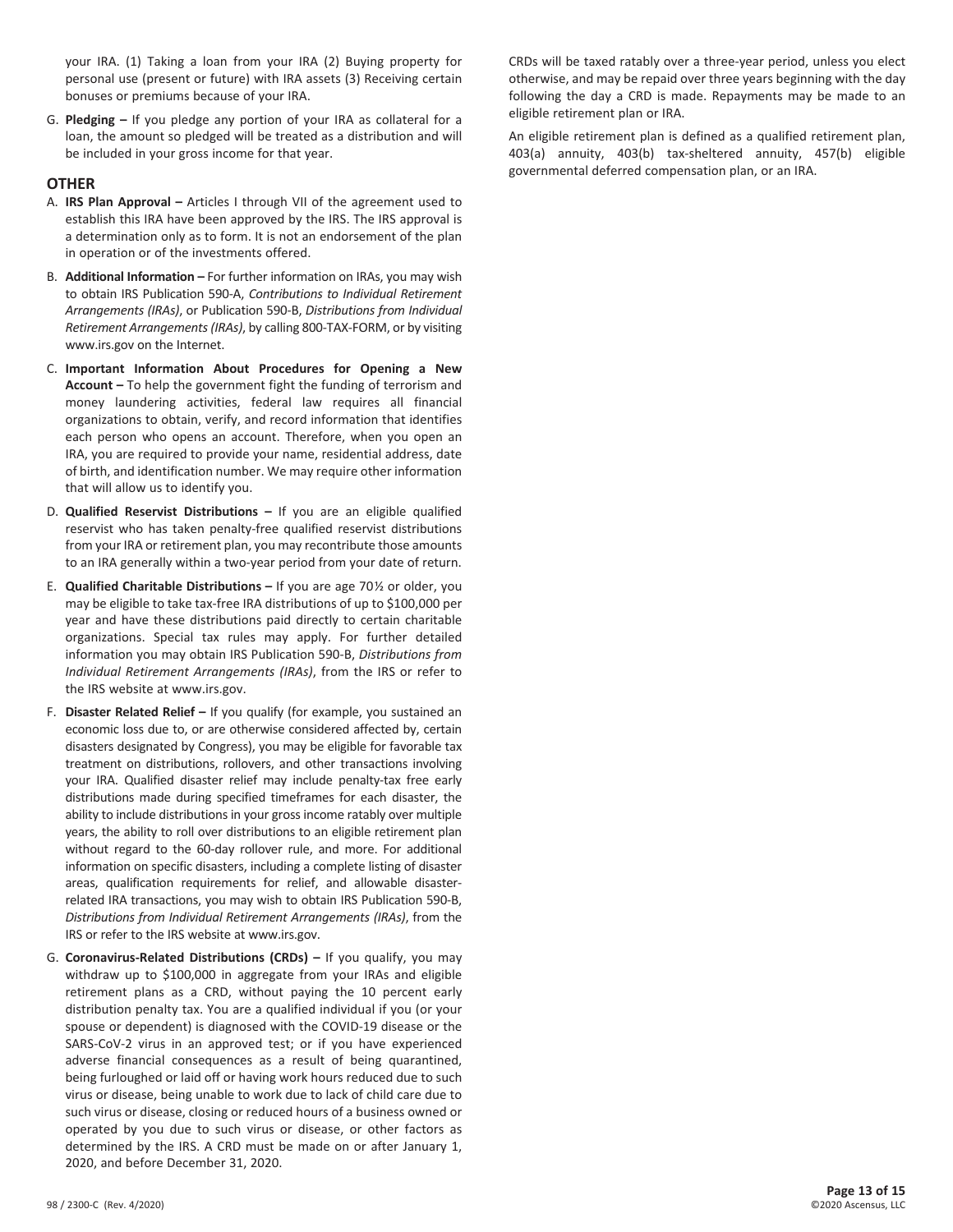# **FINANCIAL DISCLOSURE**

*The term* IRA *will be used below to mean Traditional IRA, Roth IRA, and SIMPLE IRA, unless otherwise specified.*

**The financial organization should complete the financial disclosure using Method I, Method II, or Method III.** *If the growth of the IRA can reasonably be projected, use either Method I or Method II. The account values projected using Method I or Method II must be reduced by all applicable fees and penalties. If annual fees are assessed, such as an annual service fee, use Method II. If no projection of growth of the IRA can reasonably be shown, use Method III.*

**METHOD I Growth can be projected** *(Do not use Method I if an annual fee is charged. Instead, use Method II for financial projections.)*

Your Age on Your Birth Date This Year Length of Time Deposit *(If applicable)* 

The charts below give projections of the value of your IRA by showing the amount available at the end of each year. These projections assume an interest rate of .25%, compounded annually. If you have invested your IRA in a time deposit, a loss-of-earnings penalty may be charged against a withdrawal before maturity. A transaction fee may also apply to your IRA.

The Regular Contribution chart assumes that an annual contribution of \$1,000 is made on the first day of each year. The Rollover, Transfer, or Conversion\* chart assumes that a one-time deposit of \$1,000 is made on the first day of the first year.

*Indicate the projected account value for each of the years, taking into consideration any applicable loss of earnings penalty or other fees assessed if the IRA owner received a distribution at the end of the year for which the projection is being made. First, circle the year-end projected IRA value that is applicable for each of the first five years. Next, circle the applicable IRA value for the years in which the IRA owner will attain ages 60, 65, and 70.*

#### **REGULAR CONTRIBUTION**

# **ROLLOVER, TRANSFER, OR CONVERSION\***

| FINANCIAL PROJECTIONS WITH .25% RATE OF INTEREST |                         |                                                                | FINANCIAL PROJECTIONS WITH .25% RATE OF INTEREST |                                            |                                            |                   |                         |                      |                      |                      |                                            |
|--------------------------------------------------|-------------------------|----------------------------------------------------------------|--------------------------------------------------|--------------------------------------------|--------------------------------------------|-------------------|-------------------------|----------------------|----------------------|----------------------|--------------------------------------------|
| NO.<br><b>YRS</b>                                | <b>ACCOUNT</b><br>VALUE | 1 MONTH<br>PENALTY                                             | 3 MONTH<br>PENALTY                               | 6 MONTH<br>PENALTY                         | AMT. AFTER<br><b>FEES AND</b><br>PENALTIES | NO.<br><b>YRS</b> | <b>ACCOUNT</b><br>VALUE | 1 MONTH<br>PENALTY   | 3 MONTH<br>PENALTY   | 6 MONTH<br>PENALTY   | AMT. AFTER<br><b>FEES AND</b><br>PENALTIES |
| $\overline{1}$                                   |                         | \$1,002.50 \$1,002.29                                          | \$1,001.87                                       | \$1,001.25                                 |                                            | $\mathbf{1}$      | \$1,002.50              | \$1,002.29           | \$1,001.87           | \$1,001.25           |                                            |
| 2                                                | 2,007.51                | 2,007.09                                                       | 2,006.25                                         | 2,005.00                                   |                                            | 2                 | 1,005.01                | 1,004.80             | 1,004.38             | 1,003.75             |                                            |
| 3                                                | 3,015.03                | 3,014.40                                                       | 3,013.14                                         | 3,011.26                                   |                                            | 3                 | 1,007.52                | 1,007.31             | 1,006.89             | 1,006.26             |                                            |
| 4<br>5                                           | 4,025.06                | 4,024.22                                                       | 4,022.55                                         | 4,020.03                                   |                                            | 4<br>5            | 1,010.04<br>1,012.56    | 1,009.83<br>1,012.35 | 1,009.41             | 1,008.78             |                                            |
| 6                                                | 5,037.63<br>6,052.72    | 5,036.58<br>6,051.46                                           | 5,034.48<br>6,048.94                             | 5,031.33<br>6,045.15                       |                                            | 6                 | 1,015.09                | 1,014.88             | 1,011.93<br>1,014.46 | 1,011.30<br>1,013.83 |                                            |
| 7                                                | 7,070.35                | 7,068.88                                                       | 7,065.93                                         | 7,061.51                                   |                                            | 7                 | 1,017.63                | 1,017.42             | 1,017.00             | 1,016.36             |                                            |
| 8                                                | 8,090.53                | 8,088.84                                                       | 8,085.47                                         | 8,080.41                                   |                                            | 8                 | 1,020.18                | 1,019.96             | 1,019.54             | 1,018.90             |                                            |
| 9                                                | 9,113.25                | 9,111.35                                                       | 9,107.56                                         | 9,101.86                                   |                                            | 9                 | 1,022.73                | 1,022.51             | 1,022.09             | 1,021.45             |                                            |
| 10                                               |                         | 10,138.54 10,136.42                                            |                                                  | 10,132.20 10,125.86                        |                                            | 10                | 1,025.28                | 1,025.07             | 1,024.64             | 1,024.00             |                                            |
| 11                                               | 11,166.38               | 11,164.06                                                      |                                                  | 11,159.40 11,152.42                        |                                            | 11                | 1,027.85                | 1,027.63             | 1,027.20             | 1,026.56             |                                            |
| 12                                               |                         | 12,196.80 12,194.26 12,189.18 12,181.55                        |                                                  |                                            |                                            | 12                | 1,030.42                | 1,030.20             | 1,029.77             | 1,029.13             |                                            |
| 13                                               |                         | 13,229.79 13,227.03 13,221.52 13,213.25                        |                                                  |                                            |                                            | 13                | 1,032.99                | 1,032.78             | 1,032.35             | 1,031.70             |                                            |
| 14                                               |                         | 14,265.37 14,262.39 14,256.45 14,247.53                        |                                                  |                                            |                                            | 14                | 1,035.57                | 1,035.36             | 1,034.93             | 1,034.28             |                                            |
| 15<br>16                                         |                         | 15,303.53 15,300.34 15,293.96 15,284.40                        |                                                  |                                            |                                            | 15<br>16          | 1,038.16<br>1,040.76    | 1,037.95<br>1,040.54 | 1,037.51<br>1,040.11 | 1,036.87<br>1,039.46 |                                            |
| 17                                               | 17,387.65               | 16,344.29 16,340.88 16,334.07 16,323.86<br>17,384.03           |                                                  | 17,376.78 17,365.91                        |                                            | 17                | 1,043.36                | 1,043.14             | 1,042.71             | 1,042.06             |                                            |
| 18                                               | 18,433.62               | 18,429.78                                                      |                                                  | 18,422.10 18,410.58                        |                                            | 18                | 1,045.97                | 1,045.75             | 1,045.32             | 1,044.66             |                                            |
| 19                                               | 19,482.20               | 19,478.14                                                      | 19,470.02                                        | 19,457.85                                  |                                            | 19                | 1,048.58                | 1,048.37             | 1,047.93             | 1,047.27             |                                            |
| 20                                               |                         | 20,533.41 20,529.13 20,520.57 20,507.74                        |                                                  |                                            |                                            | 20                | 1,051.21                | 1,050.99             | 1,050.55             | 1,049.89             |                                            |
| 21                                               |                         | 21,587.24 21,582.74 21,573.75 21,560.26                        |                                                  |                                            |                                            | 21                | 1,053.83                | 1,053.61             | 1,053.17             | 1,052.52             |                                            |
| 22                                               |                         | 22,643.71 22,638.99 22,629.56 22,615.40                        |                                                  |                                            |                                            | 22                | 1,056.47                | 1,056.25             | 1,055.81             | 1,055.15             |                                            |
| 23                                               | 23,702.82               |                                                                | 23,697.88 23,688.00 23,673.19                    |                                            |                                            | 23                | 1,059.11                | 1,058.89             | 1,058.45             | 1,057.79             |                                            |
| 24                                               |                         | 24,764.57 24,759.42 24,749.10 24,733.62                        |                                                  |                                            |                                            | 24                | 1,061.76                | 1,061.54             | 1,061.09             | 1,060.43             |                                            |
| 25                                               |                         | 25,828.99 25,823.61 25,812.84 25,796.70                        |                                                  |                                            |                                            | 25                | 1,064.41                | 1,064.19             | 1,063.75             | 1,063.08             |                                            |
| 26                                               |                         | 26,896.06 26,890.46 26,879.25 26,862.44                        |                                                  |                                            |                                            | 26                | 1,067.07                | 1,066.85             | 1,066.41             | 1,065.74             |                                            |
| 27<br>28                                         | 27,965.80               | 29,038.21 29,032.16 29,020.06 29,001.92                        | 27,959.97 27,948.32                              | 27,930.84                                  |                                            | 27<br>28          | 1,069.74<br>1,072.41    | 1,069.52<br>1,072.19 | 1,069.07<br>1,071.74 | 1,068.40<br>1,071.07 |                                            |
| 29                                               |                         | 30,113.31 30,107.04 30,094.49 30,075.67                        |                                                  |                                            |                                            | 29                | 1,075.10                | 1,074.87             | 1,074.42             | 1,073.75             |                                            |
| 30                                               |                         | 31,191.09 31,184.59 31,171.60 31,152.10                        |                                                  |                                            |                                            | 30                | 1,077.78                | 1,077.56             | 1,077.11             | 1,076.44             |                                            |
| 31                                               | 32,271.57               | 32,264.85                                                      |                                                  | 32,251.40 32,231.23                        |                                            | 31                | 1,080.48                | 1,080.25             | 1,079.80             | 1,079.13             |                                            |
| 32                                               |                         | 33,354.75 33,347.80 33,333.90 33,313.06                        |                                                  |                                            |                                            | 32                | 1,083.18                | 1,082.95             | 1,082.50             | 1,081.82             |                                            |
| 33                                               |                         | 34,440.64 34,433.46 34,419.11 34,397.58                        |                                                  |                                            |                                            | 33                | 1,085.89                | 1,085.66             | 1,085.21             | 1,084.53             |                                            |
| 34                                               |                         | 35,529.24 35,521.84                                            |                                                  | 35,507.03 35,484.83                        |                                            | 34                | 1,088.60                | 1,088.37             | 1,087.92             | 1,087.24             |                                            |
| 35                                               |                         | 36,620.56 36,612.93 36,597.67                                  |                                                  | 36,574.78                                  |                                            | 35                | 1,091.32                | 1,091.10             | 1,090.64             | 1,089.96             |                                            |
| 36<br>37                                         |                         | 37,714.61 37,706.75 37,691.04 37,667.47<br>38,811.40 38,803.31 |                                                  | 38,787.14 38,762.88                        |                                            | 36<br>37          | 1,094.05<br>1,096.79    | 1,093.82<br>1,096.56 | 1,093.37<br>1,096.10 | 1,092.68<br>1,095.42 |                                            |
| 38                                               |                         | 39,910.93 39,902.61                                            |                                                  | 39,885.98 39,861.04                        |                                            | 38                | 1,099.53                | 1,099.30             | 1,098.84             | 1,098.15             |                                            |
| 39                                               |                         | 41,013.20 41,004.66 40,987.57 40,961.94                        |                                                  |                                            |                                            | 39                | 1,102.28                | 1,102.05             | 1,101.59             | 1,100.90             |                                            |
| 40                                               |                         | 42,118.24 42,109.46 42,091.91 42,065.59                        |                                                  |                                            |                                            | 40                | 1,105.03                | 1,104.80             | 1,104.34             | 1,103.65             |                                            |
| 41                                               |                         | 43,226.03 43,217.03                                            |                                                  | 43.199.02 43.172.00                        |                                            | 41                | 1,107.80                | 1,107.56             | 1,107.10             | 1,106.41             |                                            |
| 42                                               | 44,336.60               | 44,327.36                                                      | 44,308.89                                        | 44,281.18                                  |                                            | 42                | 1,110.57                | 1,110.33             | 1,109.87             | 1,109.18             |                                            |
| 43                                               |                         | 45,449.94 45,440.47                                            |                                                  | 45,421.53 45,393.13                        |                                            | 43                | 1,113.34                | 1,113.11             | 1,112.65             | 1,111.95             |                                            |
| 44                                               |                         | 46,566.06 46,556.36                                            |                                                  | 46,536.96 46,507.86                        |                                            | 44                | 1,116.12                | 1,115.89             | 1,115.43             | 1,114.73             |                                            |
| 45<br>46                                         |                         | 47,684.98 47,675.04<br>48,806.69 48,796.52                     |                                                  | 47,655.18 47,625.37<br>48,776.19 48,745.68 |                                            | 45<br>46          | 1,118.92<br>1,121.71    | 1,118.68<br>1,121.48 | 1,118.22<br>1,121.01 | 1,117.52<br>1,120.31 |                                            |
| 47                                               |                         | 49,931.21 49,920.81                                            |                                                  | 49,900.00 49,868.79                        |                                            | 47                | 1,124.52                | 1,124.28             | 1,123.81             | 1,123.11             |                                            |
| 48                                               | 51,058.54               |                                                                | 51,047.90 51,026.62 50,994.71                    |                                            |                                            | 48                | 1,127.33                | 1,127.09             | 1,126.62             | 1,125.92             |                                            |
| 49                                               |                         | 52,188.68 52,177.81                                            |                                                  | 52,156.06 52,123.45                        |                                            | 49                | 1,130.15                | 1,129.91             | 1,129.44             | 1,128.73             |                                            |
| 50                                               | 53,321.65               | 53,310.55                                                      | 53,288.33                                        | 53,255.00                                  |                                            | 50                | 1,132.97                | 1,132.74             | 1,132.26             | 1,131.56             |                                            |
| 51                                               |                         | 54,457.46 54,446.11                                            |                                                  | 54,423.42 54,389.39                        |                                            | 51                | 1,135.80                | 1,135.57             | 1,135.09             | 1,134.38             |                                            |
| 52                                               |                         | 55,596.10 55,584.52                                            |                                                  | 55,561.35 55,526.61                        |                                            | 52                | 1,138.64                | 1,138.41             | 1,137.93             | 1,137.22             |                                            |
| 53                                               |                         | 56,737.59 56,725.77                                            |                                                  | 56,702.13 56,666.67                        |                                            | 53                | 1,141.49                | 1,141.25             | 1,140.78             | 1,140.06             |                                            |
| 54<br>55                                         |                         | 57,881.94 57,869.88<br>59,029.14 59,016.84                     |                                                  | 57,845.76 57,809.58<br>58,992.25 58,955.35 |                                            | 54<br>55          | 1,144.34<br>1,147.20    | 1,144.11<br>1,146.97 | 1,143.63<br>1,146.49 | 1,142.91<br>1,145.77 |                                            |
| 56                                               | 60,179.21               | 60,166.68                                                      |                                                  | 60,141.60 60,103.99                        |                                            | 56                | 1,150.07                | 1,149.83             | 1,149.35             | 1,148.64             |                                            |
| 57                                               |                         | 61,332.16 61,319.38                                            |                                                  | 61,293.83 61,255.50                        |                                            | 57                | 1,152.95                | 1,152.71             | 1,152.23             | 1,151.51             |                                            |
| 58                                               | 62,487.99               | 62,474.97                                                      |                                                  | 62,448.94 62,409.88                        |                                            | 58                | 1,155.83                | 1,155.59             | 1,155.11             | 1,154.39             |                                            |
| 59                                               |                         | 63,646.71 63,633.45 63,606.93 63,567.15                        |                                                  |                                            |                                            | 59                | 1,158.72                | 1,158.48             | 1,158.00             | 1,157.27             |                                            |
| 60                                               |                         | 64,808.33 64,794.83 64,767.82 64,727.32                        |                                                  |                                            |                                            | 60                | 1,161.62                | 1,161.37             | 1,160.89             | 1,160.16             |                                            |
| 61                                               |                         | 65,972.85 65,959.11 65,931.62 65,890.38                        |                                                  |                                            |                                            | 61                | 1,164.52                | 1,164.28             | 1,163.79             | 1,163.07             |                                            |
| 62                                               |                         | 67,140.28 67,126.29 67,098.32 67,056.36                        |                                                  |                                            |                                            | 62                | 1,167.43                | 1,167.19             | 1,166.70             | 1,165.97             |                                            |

### **ADDITIONAL FINANCIAL DISCLOSURE INFORMATION**

The account values shown are projections based on many assumptions. They are not guaranteed, but depend upon many factors, including the interest rates and terms of future funding instruments.

We may charge you fees in connection with your IRA. If we do not charge these fees now, we may do so in the future after giving you notice. If you do not pay these fees separately, they may be paid from the assets of your IRA.

# **CURRENT FEES**

|                                         | S                                                                                                                                                                                                                                                                                                |
|-----------------------------------------|--------------------------------------------------------------------------------------------------------------------------------------------------------------------------------------------------------------------------------------------------------------------------------------------------|
| <u> 1989 - Johann Barbara, martin a</u> |                                                                                                                                                                                                                                                                                                  |
|                                         | $\mathsf{S}$ and $\mathsf{S}$ and $\mathsf{S}$ and $\mathsf{S}$ and $\mathsf{S}$ are $\mathsf{S}$ and $\mathsf{S}$ and $\mathsf{S}$ are $\mathsf{S}$ and $\mathsf{S}$ are $\mathsf{S}$ and $\mathsf{S}$ are $\mathsf{S}$ and $\mathsf{S}$ are $\mathsf{S}$ and $\mathsf{S}$ are $\mathsf{S}$ and |
|                                         | $\mathsf{\dot{S}}$                                                                                                                                                                                                                                                                               |
|                                         |                                                                                                                                                                                                                                                                                                  |
|                                         |                                                                                                                                                                                                                                                                                                  |

\*Conversion applies to Roth IRAs only